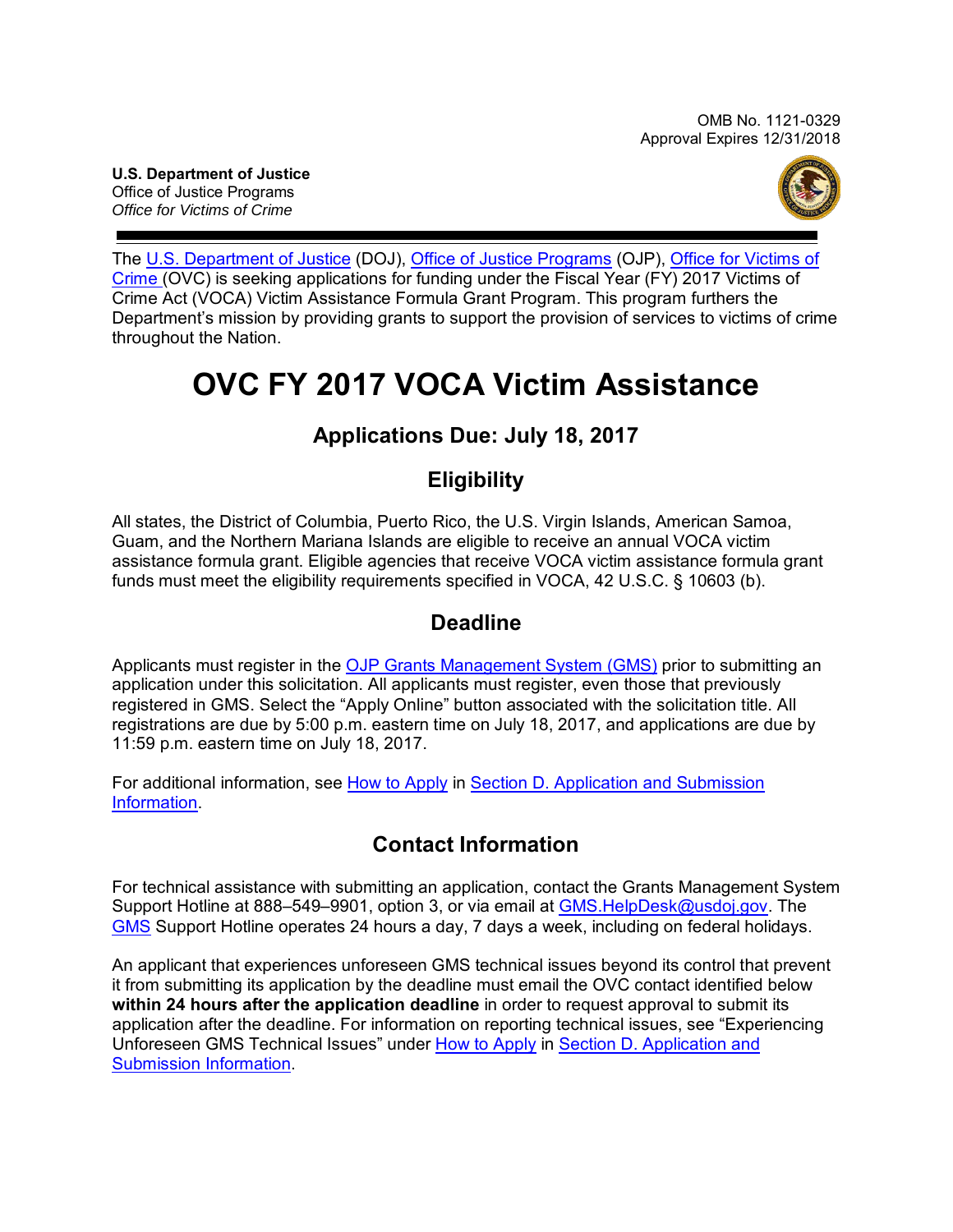For assistance with any other requirements of this solicitation, contact your designated OVC Program Specialist at 202–307–5983*.* 

Release date: June 19, 2017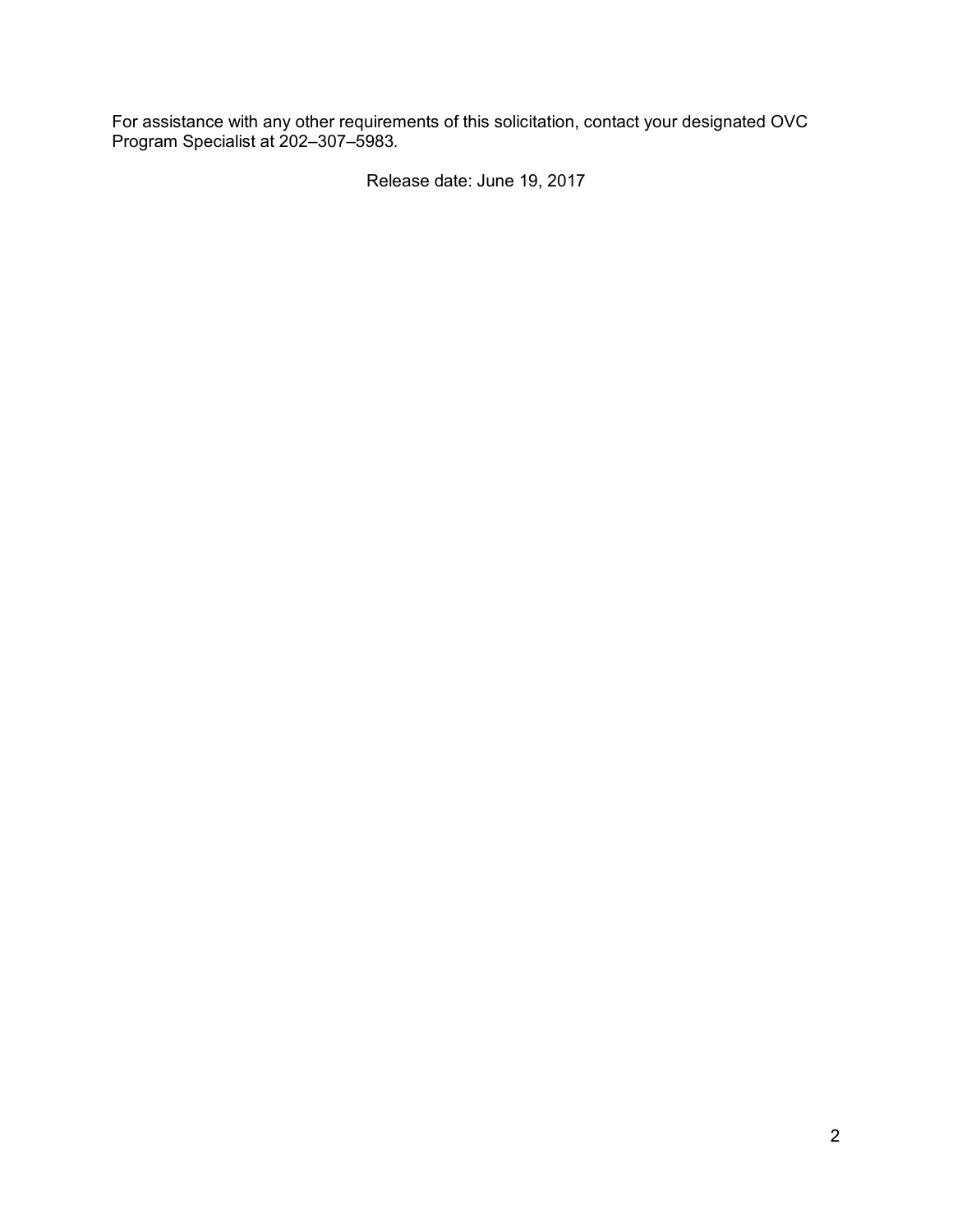# **Contents**

| Prior Approval, Planning, and Reporting of Conference/Meeting/Training Costs 8 |  |
|--------------------------------------------------------------------------------|--|
|                                                                                |  |
|                                                                                |  |
|                                                                                |  |
|                                                                                |  |
|                                                                                |  |
|                                                                                |  |
|                                                                                |  |
|                                                                                |  |
|                                                                                |  |
|                                                                                |  |
| General Information about Post-Federal Award Reporting Requirements 20         |  |
|                                                                                |  |
|                                                                                |  |
|                                                                                |  |
|                                                                                |  |
|                                                                                |  |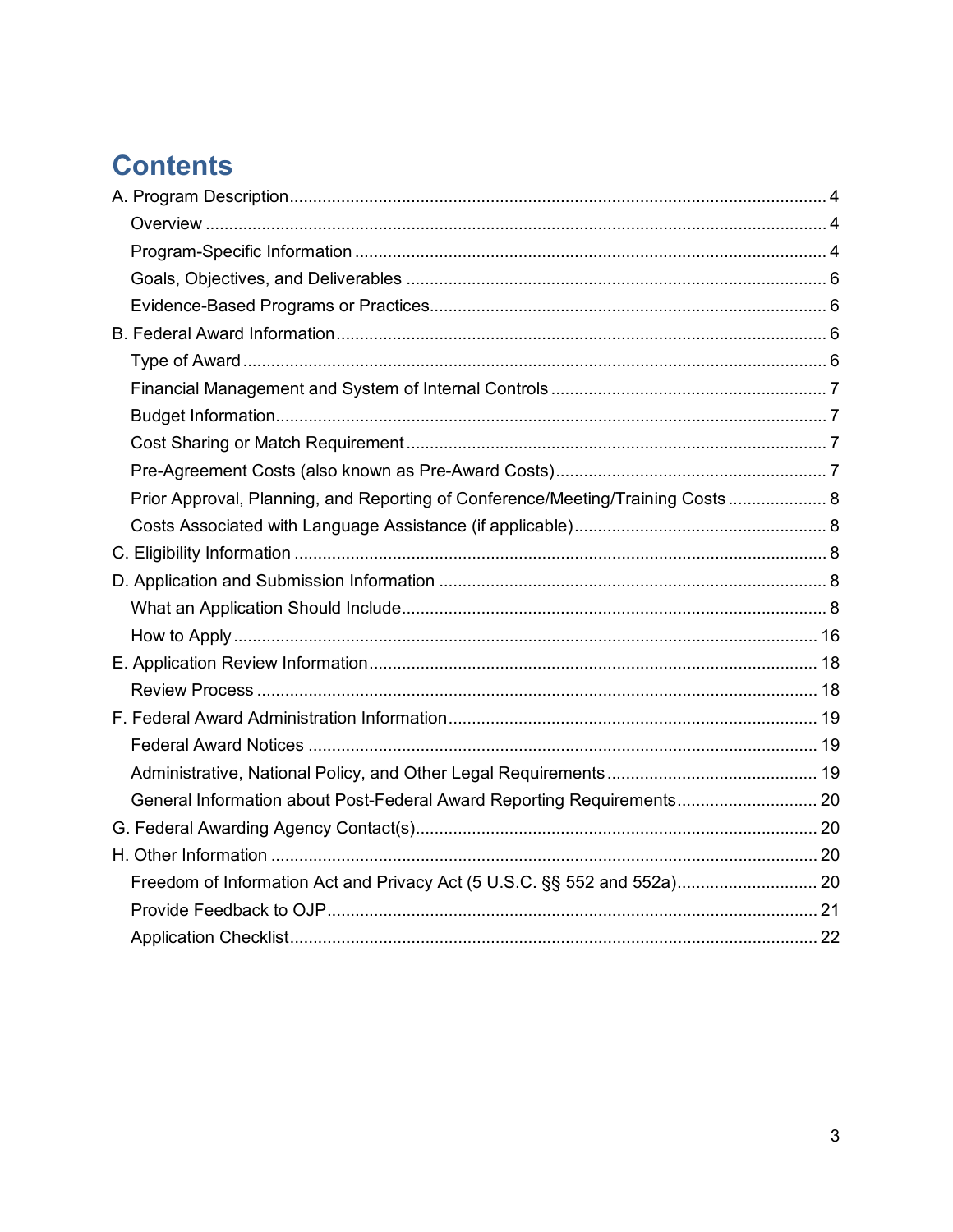# **OVC FY 2017 VOCA Victim Assistance (CFDA #16.575)**

# <span id="page-3-0"></span>**A. Program Description**

#### <span id="page-3-1"></span>**Overview**

Under this solicitation, OVC will award each eligible state and territory victim assistance program an annual grant to support eligible crime victim assistance programs in that state or territory. Eligible crime victim assistance programs are those that are "operated by a public agency or nonprofit organization, or a combination of such agencies or organizations or of both such agencies and organizations, and provide services to victims of crime," and that meet the other requirements set out in 42 U.S.C. § 10603 (b)(1). Services generally include those efforts that (1) respond to the emotional, psychological, or physical needs of crime victims, (2) help victims of crime to stabilize their lives after a victimization, (3) help victims to understand and participate in the criminal justice system, and (4) restore a measure of security and safety for the victim.

**Statutory Authority:** This grant program is authorized and funded by the Victims of Crime Act of 1984 (42 U.S.C. § 10603(a) and (b)).

#### <span id="page-3-2"></span>**Program-Specific Information**

For federal fiscal year (FY) 2017, the amount available to OVC for obligation from the Crime Victims Fund is \$2.237 billion. This is the third year a significant amount will be available to crime victim assistance programs.

OVC recognizes that while states and territories have the sole discretion for how grant funds will be spent, they must meet the requirements of VOCA, the Victim Assistance program rules, and the DOJ Financial Guide. States and territories determine which organizations will receive subgrants. The increased Crime Victims Fund allocation, however, provides an opportunity to address long-standing challenges to reach and serve all crime victims, address staffing concerns in the field, and allow states and territories to fund programs that otherwise would not receive funding.

Additionally, crime victims often face numerous barriers to accessing services. OVC's *[Vision 21:](https://ovc.ncjrs.gov/vision21/pdfs/Vision21_Report.pdf)  [Transforming Victim Services Final Report](https://ovc.ncjrs.gov/vision21/pdfs/Vision21_Report.pdf)* found that services are often unavailable, inadequate, or difficult to access. For underserved victims and marginalized populations including boys and young men of color, American Indian and Alaska Native victims, victims with disabilities, older victims, victims in detention settings, youth and women who are victims of human trafficking, undocumented immigrants, people with limited English proficiency, and individuals who identify as lesbian, gay, bisexual, transgender, or queer or questioning (LGBTQ)—access to services can be particularly challenging. Access to services for these victims can be curtailed by a host of complicating factors such as social isolation, fear of stigma, poverty, jurisdictional issues, geography, immigration status, mistrust of the criminal justice system, abuse by a family member or caregiver, homelessness, and cultural, language, and communication obstacles. VOCA sets, as a priority, funding for a broad category of underserved victims and marginalized populations. OVC encourages states and territories to fund organizations that serve previously underserved victims and marginalized populations to increase their access to appropriate services*.* Each state or territory grantee may use its own criteria for determining the method for identifying "previously underserved" crime victims.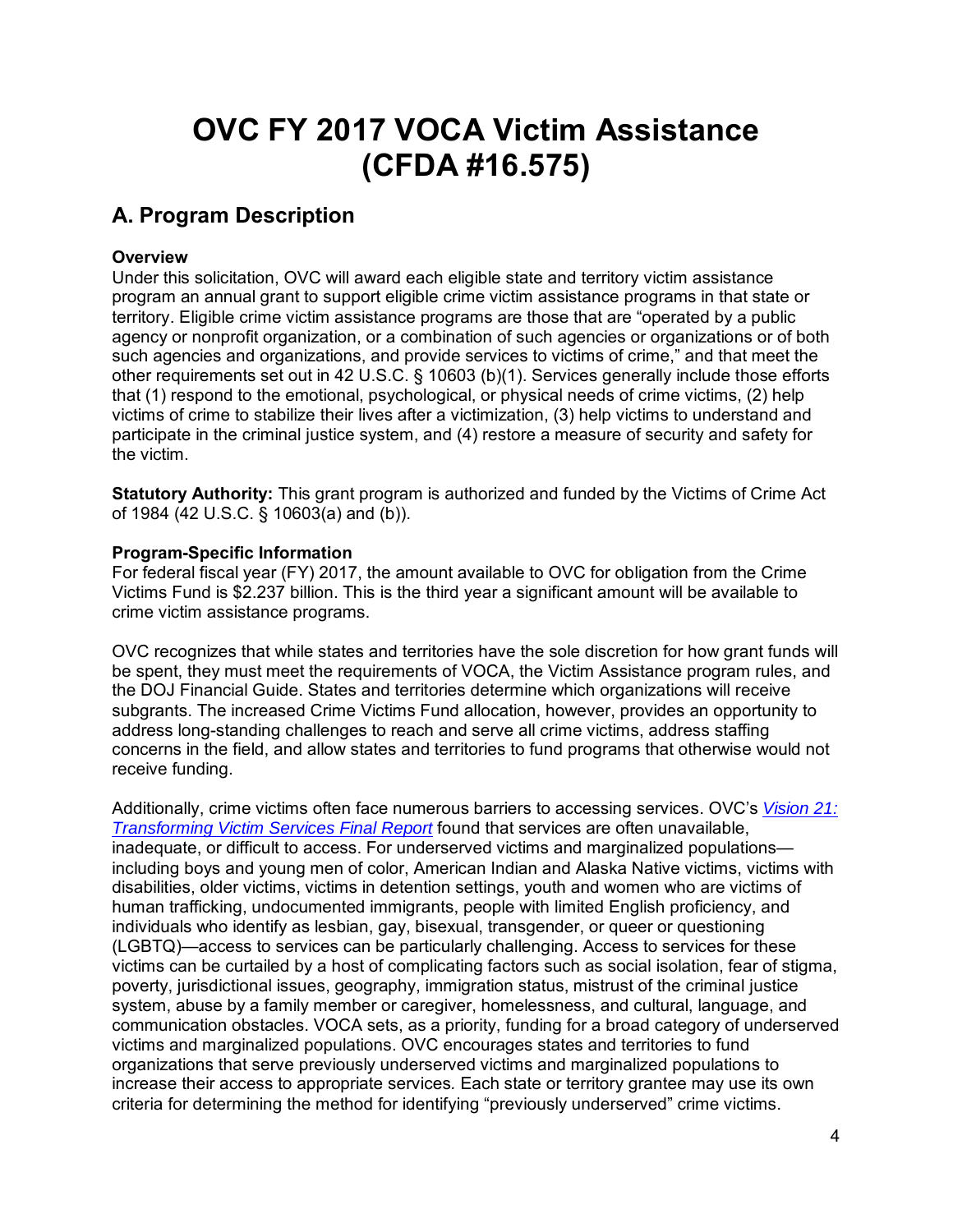The increased funding for FY 2017 will result in increased administrative funds, which offer states and territories an opportunity to revise their data collection technology to comply with OVC's updated data collection and performance measurement requirements. It also provides an opportunity to conduct strategic planning. The victim services field reports that ad hoc planning is ineffective to achieve long-term, system-wide goals. Strategic planning is necessary to develop collaboration among service providers throughout a state or region and to support coordinated responses to deep-rooted problems. This coordinated planning process should unite state agencies, victim assistance coalitions, other stakeholders and allies who advocate for or serve victims, and subrecipients to maximize resources and avoid duplicative efforts. OVC encourages states to develop strategic plans on a state and/or regional basis, and to conduct surveys and needs assessments to determine further service gaps. For general information on strategic planning, please visit [www.navaa.org/sp/index.html.](http://www.navaa.org/sp/index.html)

The OVC Training and Technical Assistance Center (TTAC) is available to provide comprehensive training, technical assistance, and other in-person and online support to assist the victim services field in building its collective capacity to serve crime victims. OVC TTAC can assist with strategic planning, needs assessments, and subgrantee training. OVC TTAC also customizes training and technical assistance to fit the specific needs of victim service organizations and maintains a diverse network of skilled consultants to support capacity-building programs and activities.

The OVC VOCA Administrators Mentoring Program is designed to assist and support state administering agency personnel in developing and retaining the critical knowledge and skills required to successfully operate and manage a state or territory VOCA compensation or assistance program. OVC provides funding for training and technical assistance to cover the costs associated with sending a mentee state administrator to a mentor state administrating agency, or vice versa, to help develop their skills, knowledge, and abilities. Administrators may seek assistance in developing financial and program manuals, planning and organizing statewide training, establishing program standards, implementing and/or upgrading advanced technologies, utilizing administrative dollars, streamlining the application process, developing needs assessments, developing public-private partnerships, providing outreach to unserved and underserved populations, and monitoring subgrantees.

If you need additional information about OVC TTAC, please contact your Victim Justice Program Specialist or your OVC TTAC Regional Training and Technical Assistance (RTTA) Specialist. RTTA Specialists perform outreach and coordinate capacity-building efforts within assigned regions. They collaborate with state VOCA administrators in an effort to build relationships with victim service providers and leaders in their region, develop a thorough understanding of state and provider needs, and work across states to develop opportunities for capacity building. These state-level conversations lead to wider dissemination of information about OVC and OVC TTAC's services and uncover unanticipated needs that require innovative responses.

OVC will continue to provide the opportunity for you to discuss issues and challenges, both programmatic and financial administration, with your program specialist and OVC management.

OVC issued the [final rule for its VOCA Formula Victim Assistance Grant Program](https://www.federalregister.gov/articles/2016/07/08/2016-16085/victims-of-crime-act-victim-assistance-program) on August 8, 2016. The final rule provides clarity and allows more flexibility in the programs that states and territories are able to support, such as expanded forms of legal assistance and services to incarcerated victims, as well as VOCA-funded projects to support transitional housing.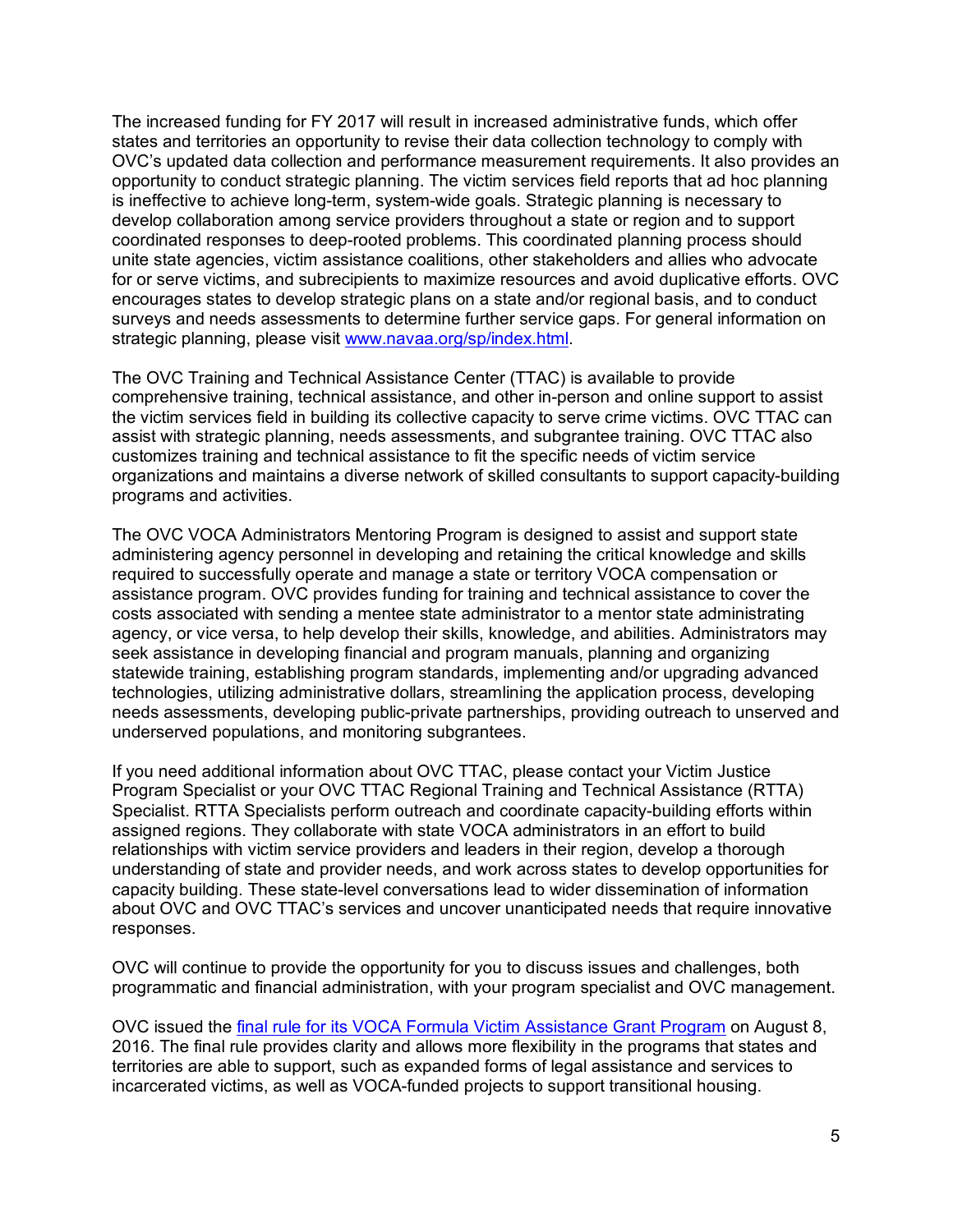#### <span id="page-5-0"></span>**Goals, Objectives, and Deliverables**

Funds under this program shall be used by states and territories to support eligible crime victim assistance programs that provide direct services to crime victims with the following exception: states and territories may retain up to five percent of their total grant for administrative and training purposes. All states and most territories receive an annual VOCA victim assistance grant. Each state, the District of Columbia, the U.S. Virgin Islands, and Puerto Rico receive a base amount of \$500,000. The territories of the Northern Mariana Islands, Guam, and American Samoa each receive a base amount of \$200,000. Additional funds are distributed to states and territories based on population according to the U.S. Census Bureau.

The goals, objectives and deliverables are directly related to the performance measures set out in [Section D. Application and Submission Information,](#page-7-0) under "Program Narrative."

#### <span id="page-5-1"></span>**Evidence-Based Programs or Practices**

OJP strongly emphasizes the use of data and evidence in policy making and program development in criminal justice, juvenile justice, and crime victim services. OJP is committed to:

- Improving the quantity and quality of evidence OJP generates
- Integrating evidence into program, practice, and policy decisions within OJP and the field
- Improving the translation of evidence into practice

OJP considers programs and practices to be evidence-based when their effectiveness has been demonstrated by causal evidence, generally obtained through one or more outcome evaluations. Causal evidence documents a relationship between an activity or intervention (including technology) and its intended outcome, including measuring the direction and size of a change, and the extent to which a change may be attributed to the activity or intervention. Causal evidence depends on the use of scientific methods to rule out, to the extent possible, alternative explanations for the documented change. The strength of causal evidence, based on the factors described above, will influence the degree to which OJP considers a program or practice to be evidence-based. The OJP [CrimeSolutions.gov](http://www.crimesolutions.gov/) website is one resource that applicants may use to find information about evidence-based programs in criminal justice, juvenile justice, and crime victim services.

## <span id="page-5-2"></span>**B. Federal Award Information**

OVC expects to make up to 56 awards in accordance with VOCA. The performance period for these grants will be October 1, 2016, through September 30, 2020.

All awards are subject to the availability of appropriated funds, and to any modifications or additional requirements that may be imposed by law.

#### <span id="page-5-3"></span>**Type of Award**

<span id="page-5-4"></span>OVC expects that any award under this solicitation will be in the form of a grant. See [Administrative, National Policy, and Other Legal Requirements,](#page-18-2) under [Section F. Federal Award](#page-18-0)  [Administration Information,](#page-18-0) for a brief discussion of important statutes, regulations, and award conditions that apply to many (or in some cases, all) OJP grants.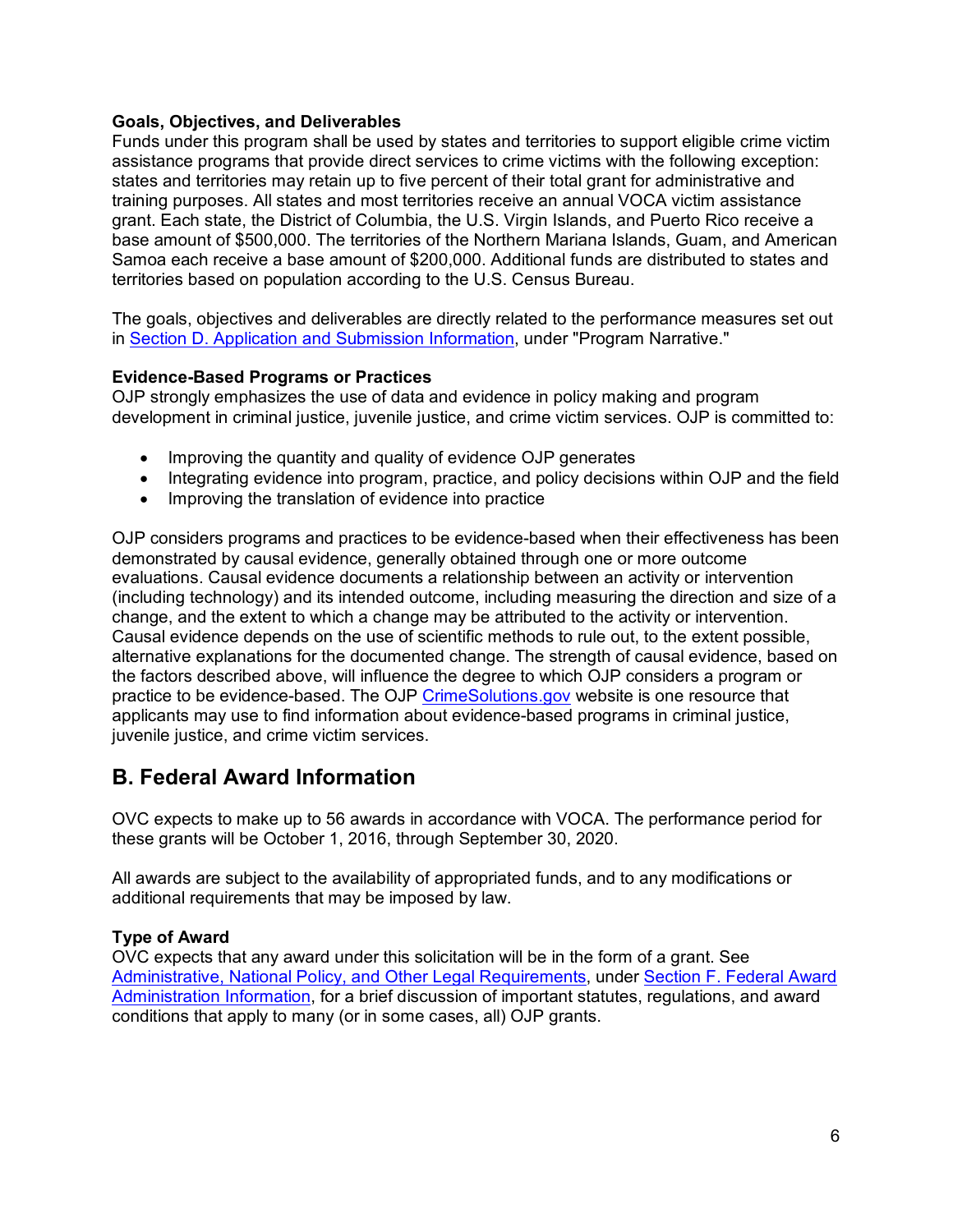#### **Financial Management and System of Internal Controls**

Award recipients and subrecipients (including recipients or subrecipients that are pass-through entities<sup>[1](#page-6-3)</sup>) must, as described in the Part [2](#page-6-4)00 Uniform Requirements<sup>2</sup> as set out at 2 C.F.R. 200.303:

(a) Establish and maintain effective internal control over the federal award that provides reasonable assurance that [the recipient (and any subrecipient)] is managing the federal award in compliance with federal statutes, regulations, and the terms and conditions of the federal award. These internal controls should be in compliance with guidance in "Standards for Internal Control in the Federal Government" issued by the Comptroller General of the United States and the "Internal Control Integrated Framework", issued by the Committee of Sponsoring Organizations of the Treadway Commission (COSO).

(b) Comply with federal statutes, regulations, and the terms and conditions of the federal awards.

(c) Evaluate and monitor [the recipient's (and any subrecipient's)] compliance with statutes, regulations, and the terms and conditions of federal awards.

(d) Take prompt action when instances of noncompliance are identified including noncompliance identified in audit findings.

(e) Take reasonable measures to safeguard protected personally identifiable information and other information the federal awarding agency or pass-through entity designates as sensitive or [the recipient (or any subrecipient)] considers sensitive consistent with applicable federal, state, local, and tribal laws regarding privacy and obligations of confidentiality.

To help ensure that applicants understand administrative requirements and cost principles, OJP encourages prospective applicants to enroll, at no charge, in the DOJ Grants Financial Management Online Training, available [here.](http://ojpfgm.webfirst.com/)

#### <span id="page-6-0"></span>**Budget Information**

#### <span id="page-6-1"></span>**Cost Sharing or Match Requirement**

This program does not require a match. However, if a successful application proposes a voluntary match amount, and OJP approves the budget, the total match amount incorporated into the approved budget becomes mandatory and subject to audit.

#### <span id="page-6-2"></span>**Pre-Agreement Costs (also known as Pre-Award Costs)**

Pre-agreement costs are costs incurred by the applicant prior to the start date of the period of performance of the grant award.

OJP does **not** typically approve pre-agreement costs; an applicant must request and obtain the prior written approval of OJP for all such costs. All such costs incurred prior to award and prior

<span id="page-6-3"></span> $\overline{\phantom{a}}$  $<sup>1</sup>$  For purposes of this solicitation, the phrase "pass-through entity" includes any recipient or subrecipient</sup> that provides a subaward ("subgrant") to carry out part of the funded award or program.

<span id="page-6-4"></span><sup>2</sup> The "Part 200 Uniform Requirements" means the DOJ regulation at 2 C.F.R Part 2800, which adopts (with certain modifications) the provisions of 2 C.F.R. Part 200.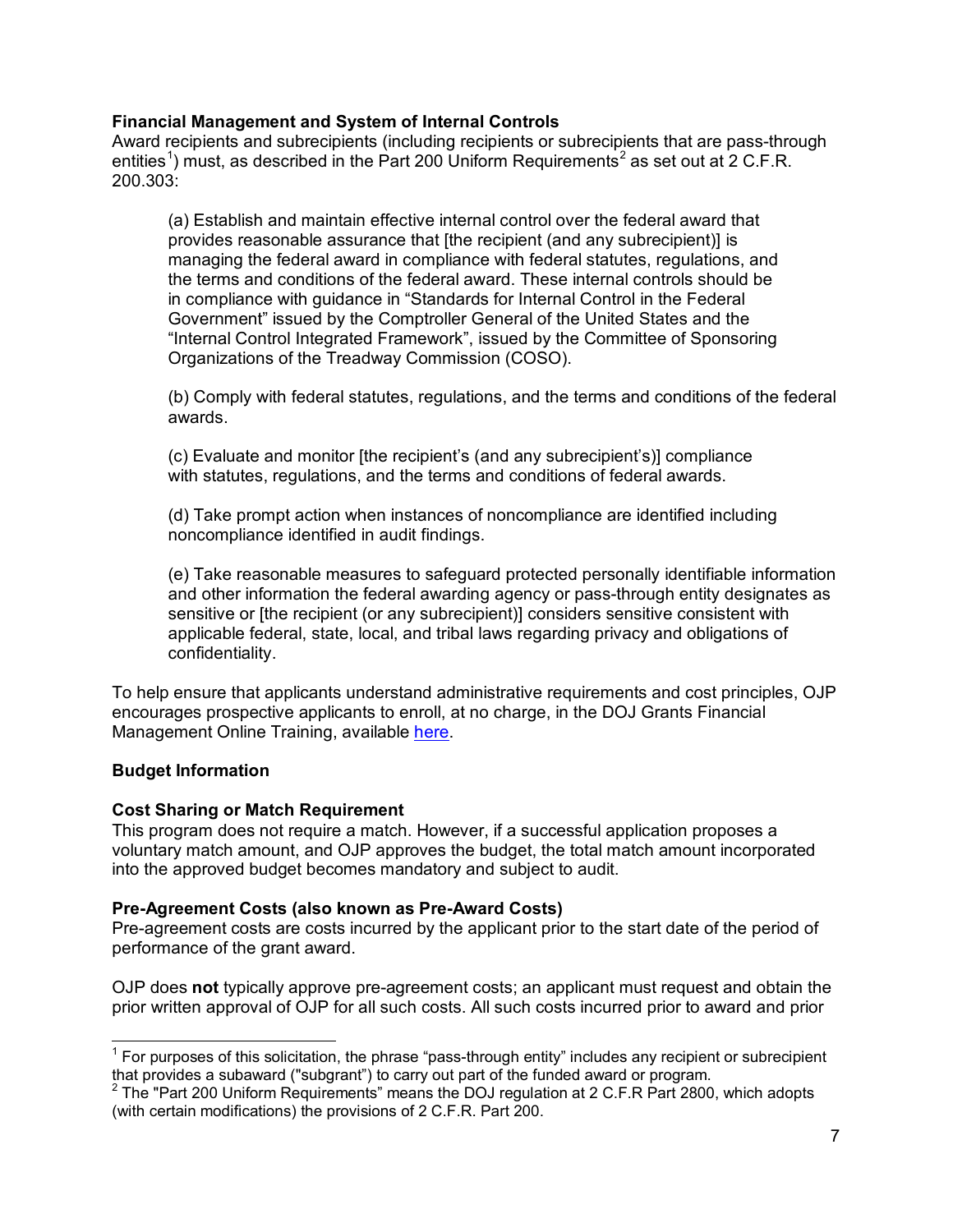to approval of the costs are incurred at the sole risk of the applicant. (Generally, no applicant should incur project costs *before* submitting an application requesting federal funding for those costs.) Should there be extenuating circumstances that make it appropriate for OJP to consider approving pre-agreement costs, the applicant may contact the point of contact listed on the title page of this solicitation for the requirements concerning written requests for approval. If approved in advance by OJP, award funds may be used for pre-agreement costs, consistent with the recipient's approved budget and applicable cost principles. See the section on Costs Requiring Prior Approval in the [DOJ Grants Financial Guide,](http://ojp.gov/financialguide/DOJ/index.htm) for more information.

#### <span id="page-7-1"></span>**Prior Approval, Planning, and Reporting of Conference/Meeting/Training Costs**

OJP strongly encourages every applicant that proposes to use award funds for any conference-, meeting-, or training-related activity (or similar event) to review carefully—before submitting an application—the OJP and DOJ policy and guidance on approval, planning, and reporting of such events, available at

[http://www.ojp.gov/financialguide/DOJ/PostawardRequirements/chapter3.10a.htm.](http://www.ojp.gov/financialguide/DOJ/PostawardRequirements/chapter3.10a.htm) OJP policy and guidance (1) encourage minimization of conference, meeting, and training costs; (2) require prior written approval (which may affect project timelines) of most conference, meeting, and training costs for cooperative agreement recipients, and some conference, meeting, and training costs for grant recipients; and (3) set cost limits, which include a general prohibition of all food and beverage costs.

#### <span id="page-7-2"></span>**Costs Associated with Language Assistance (if applicable)**

If an applicant proposes a program or activity that would deliver services or benefits to individuals, the costs of taking reasonable steps to provide meaningful access to those services or benefits for individuals with limited English proficiency may be allowable. Reasonable steps to provide meaningful access to services or benefits may include interpretation or translation services, where appropriate.

For additional information, see the "Civil Rights Compliance" section under ["Overview of Legal](http://ojp.gov/funding/Explore/SolicitationRequirements/index.htm)  [Requirements Generally Applicable to OJP Grants and Cooperative Agreements - FY 2017](http://ojp.gov/funding/Explore/SolicitationRequirements/index.htm)  [Awards"](http://ojp.gov/funding/Explore/SolicitationRequirements/index.htm) in the [OJP Funding Resource Center.](http://ojp.gov/funding/index.htm)

## <span id="page-7-3"></span>**C. Eligibility Information**

For eligibility information, see the title page.

For information on cost sharing or match requirements, see Section [B. Federal](#page-5-2) Award [Information.](#page-5-2)

## <span id="page-7-0"></span>**D. Application and Submission Information**

#### <span id="page-7-4"></span>**What an Application Should Include**

This section describes in detail what an application should include. An applicant should anticipate that if it fails to submit an application that contains all of the specified elements, it may negatively affect the review of its application; and, should a decision be made to make an award, it may result in the inclusion of award conditions that preclude the recipient from accessing or using award funds until the recipient satisfies the conditions and OJP makes the funds available.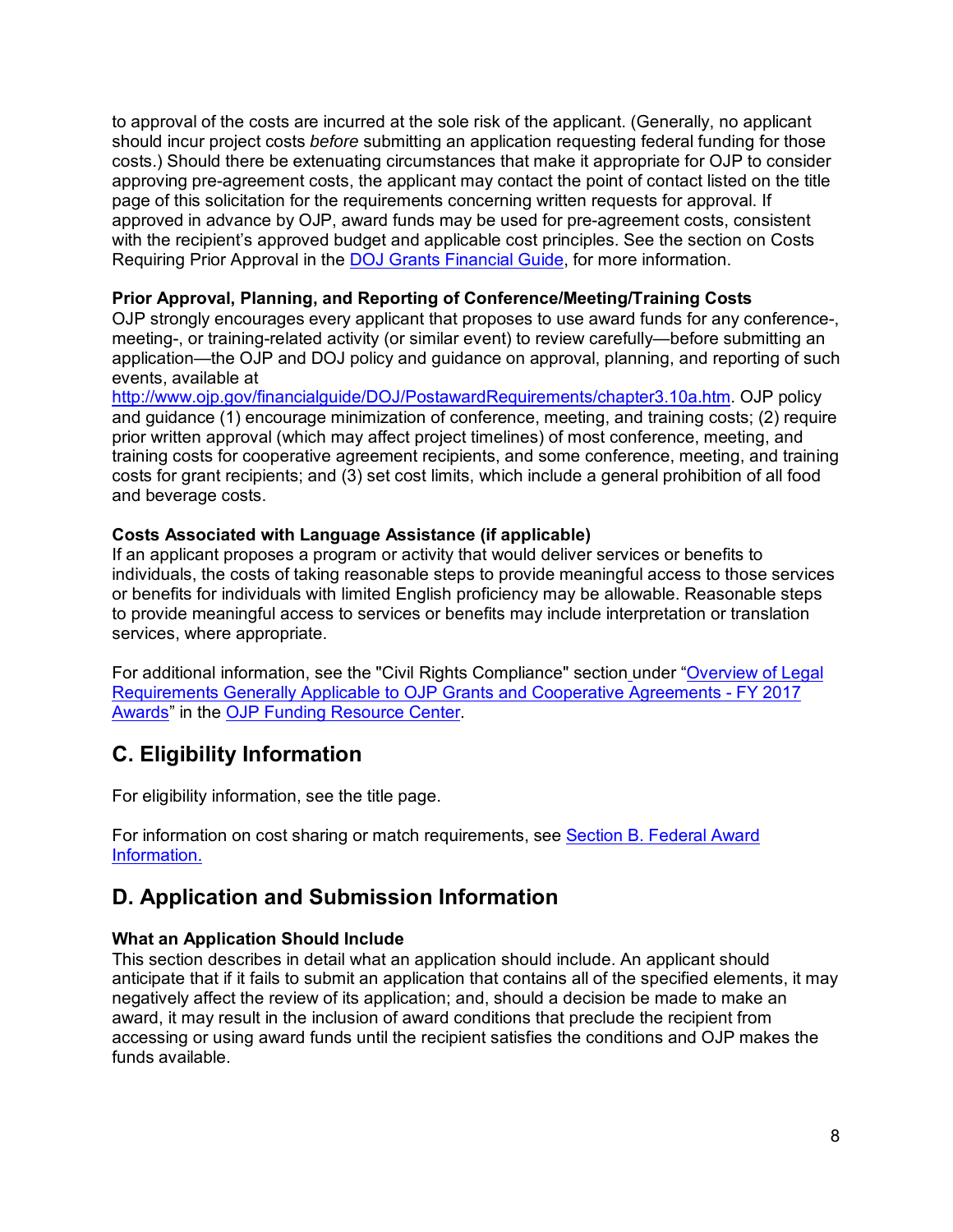Please review the "Note on File Names and File Types" under [How to Apply](#page-15-0) to be sure applications are submitted in permitted formats.

OJP strongly recommends that applicants use appropriately descriptive file names (e.g., "Program Narrative," "Budget Detail Worksheet and Budget Narrative," "Timelines," "Memoranda of Understanding," "Resumes") for all attachments. Also, OJP recommends that applicants include resumes in a single file. **Do not just number attachments**.

**1. Information to Complete the Application for Federal Assistance (SF-424)**

The SF-424 is a required standard form used as a cover sheet for submission of preapplications, applications, and related information. GMS takes information from the applicant's profile to populate the fields on this form.

To avoid processing delays, an applicant must include an accurate legal name on its SF-424. Current OJP award recipients, when completing the field for "Legal Name," should use the same legal name that appears on the prior year award document which is also the legal name stored in OJP's financial system. On the SF-424, enter the Legal Name in box 5 and Employer Identification Number (EIN) in box 6 exactly as it appears on the prior year award document. An applicant with a current, active award(s) must ensure that its GMS profile is current. If the applicant's profile is not current, the applicant should submit a Grant Adjustment Notice updating the information on its GMS profile prior to applying under this solicitation.

A new applicant entity should enter the Official Legal Name and address of the applicant entity in box 5 and the EIN in box 6 of the SF-424. An applicant must attach official legal documents to its application (e.g., articles of incorporation,  $501(c)(3)$ ) to confirm the legal name, address, and EIN entered into the SF-424.

**Intergovernmental Review:** This solicitation ("funding opportunity") **is not** subject to [Executive Order 12372.](http://www.archives.gov/federal-register/codification/executive-order/12372.html) (In completing the SF-424, an applicant is to answer question 19 by selecting the response that the "Program is not covered by E.O. 12372.")

#### **2. A Statement Regarding Use of Administrative and Training Funds**

Due to the increase in VOCA Victim Assistance Formula grant awards in FY 2017, administrative and training funds will also increase. OVC expects states and territories to use part of their additional administrative funds to support technology enhancements that will enable them to comply with OVC's updated data collection requirements. Applicants must provide a preliminary plan for expenditure of administrative and training funds.

#### **3. Certification of State Eligibility Requirements Statement**

(Hint: Copy and use the statement below.) Each applicant must provide written certification that—

- it **complies with and will comply with** the requirements of 42 U.S.C. 10603(a)(2) (applicable provisions of VOCA), and 28 C.F.R. Part 94, Subpart B (the [VOCA](https://www.federalregister.gov/documents/2016/07/08/2016-16085/victims-of-crime-act-victim-assistance-program)  [Assistance Program rule\)](https://www.federalregister.gov/documents/2016/07/08/2016-16085/victims-of-crime-act-victim-assistance-program), and will require sub-recipient compliance with these requirements, as applicable (see 28 C.F.R. 94.111 to 94.122). *See* 28 C.F.R. 94.103.
- award funds will be used only to provide services to victims of crime, except for a maximum of 5 percent that may be used for administration and training. *See* 28 C.F.R. 94.107.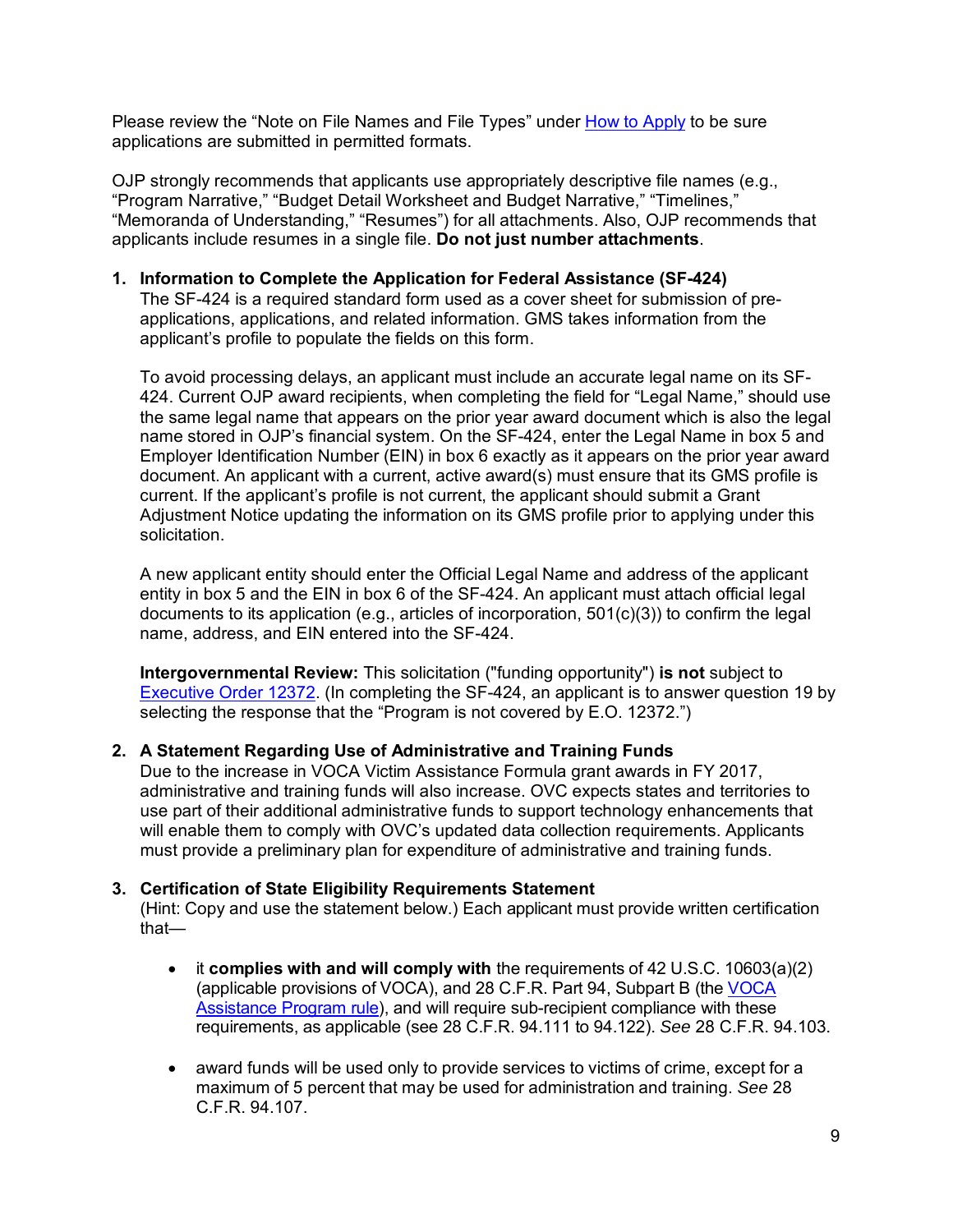• award funds will not be used to supplant state and local public funds that would otherwise be available for crime victim services, or state funds that would otherwise be available for purposes of administering the state victim assistance program. *See*  28 C.F.R. 94.108.

The applicant will allocate a minimum of 40 percent of the total grant to the 3 priority victim categories (sexual assault, domestic violence, and child abuse) and underserved victims of violent crime by sub-awarding at least 10 percent to each of 4 categories. Underserved victims of violent crime are designated by the state administering agency by the type of crime or demographic characteristics of the victim, or both. This requirement may be waived upon a showing of good cause by the applicant. *See* 28 C.F.R. 94.104.

- it will maintain fund accounting, auditing, and other records, as necessary, to assure fiscal control, proper fund management, and efficient disbursement of funds received under the VOCA victim assistance program. *See* Financial Management and System of Internal Controls, above.
- it will maintain documentation describing its methodology for selecting sub-recipients. *See* 28 C.F.R. 94.104(e).
- it will provide OVC with the name of a civil rights contact person who is responsible for ensuring that all applicable civil rights requirements are met and who will act as liaison in civil rights matters with the Office of Justice Programs (OJP) Office for Civil Rights.
- it certifies that no person shall on the ground of race, color, religion, national origin, disability, or sex be excluded from participation in, denied the benefits of, subjected to discrimination under, or denied employment in connection with, any undertaking funded in whole or in part with award funds. *See* 42 U.S.C. 10604(e).
- it will submit the required programmatic and financial reports on the use of award funds by the OVC deadlines.
- it will promptly notify OVC and the federal cognizant audit agency of any illegal acts or irregularities (e.g., conflicts of interest, falsification of records or reports, misappropriation of funds/assets), and proposed or actual actions, relevant to the award funds, if any.
- it will comply with (and assist OVC in implementing its responsibilities under) the National Historic Preservation Act (NHPA). Specifically, the grantee will establish and maintain records when reviewing and considering any request for use of grant funds that involve proposed renovation work. Renovation work includes altering or otherwise improving the exterior or interior of a structure. This applies to proposed renovation work that is not only specifically funded with OVC victim assistance grant funds, but this requirement also applies if funded by the grantee or any third party as a prerequisite to accommodate the proposed use of the grant funds. The grantee must certify to OVC that the grantee has established and maintains records of any proposed renovation work on a structure that is less than 50 years old or 50 years and older.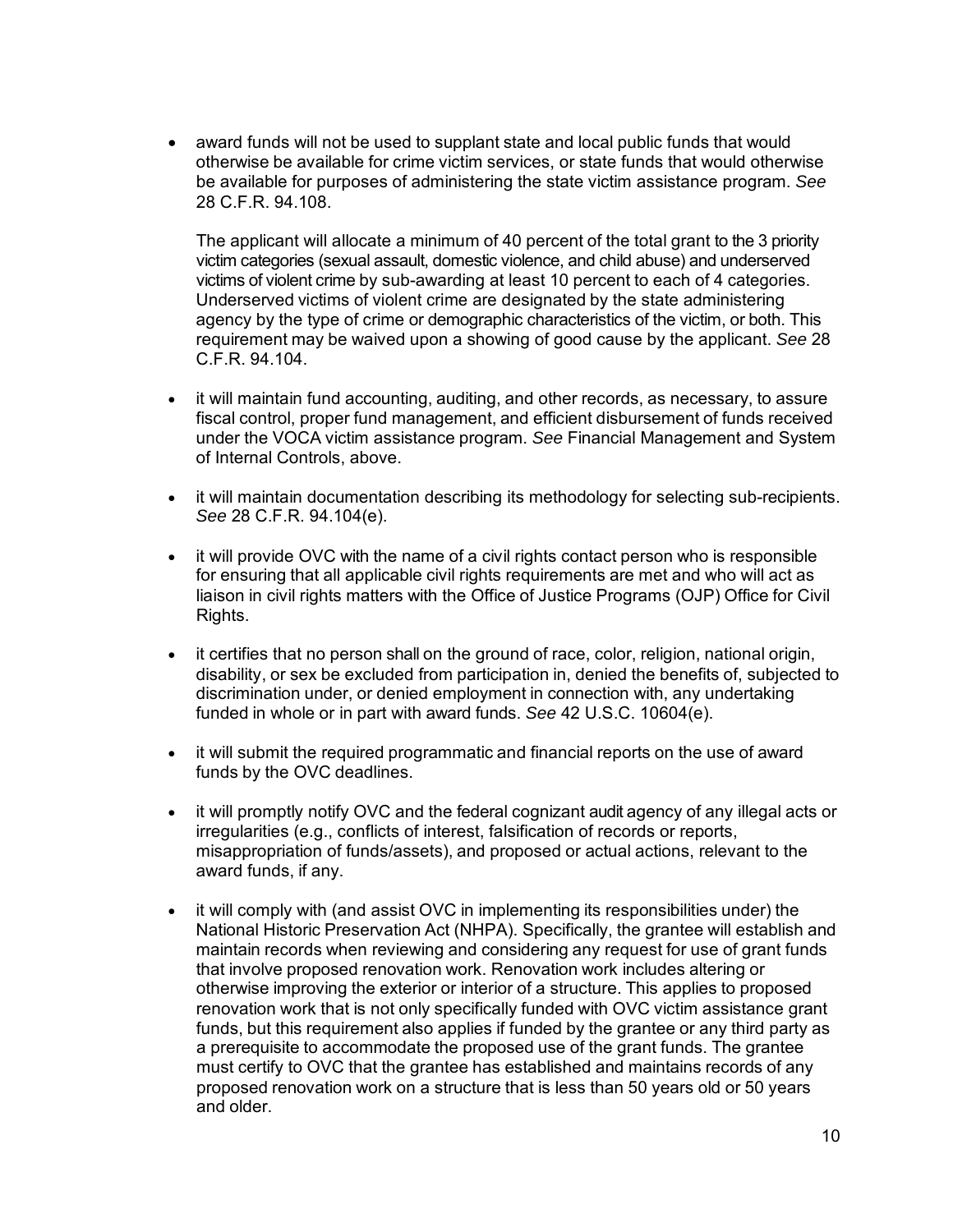If the structure is determined to be less than 50 years old and this fact is documented in the grant file, no further action is required. If any portion of the structure is 50 years or older, the grantee is required to contact the State Compensation and Assistance Division Director at 202–307–5983 to provide information needed for the NHPA consultation process. This may include assisting OVC in consulting with the State Historic Preservation Officer and amending the proposed renovation work to avoid any potential adverse impact to the historic structure. The grantee assures not to fund any proposed renovation of a structure 50 years or older until the grantee has received written approval from OVC.

#### **4. A Statement Regarding Applicant's Plan for Collecting the Data Required for this Solicitation's Performance Measures**

OJP will require each successful applicant to submit specific performance measures data as part of its reporting under the award (see ["General Information about Post-Federal](#page-19-0) Award [Reporting Requirements"](#page-19-0) in Section F. Federal [Award Administration Information\)](#page-18-0). The performance measures correlate to the goals, objectives, and deliverables identified under ["Goals, Objectives, and Deliverables"](#page-5-0) in [Section A. Program Description.](#page-3-0)

The application should describe the applicant's plan for collection of all of the performance measures data listed in the questionnaires below, should it receive funding. Award recipients are required to provide relevant data by submitting quarterly performance metrics through OVC's online Performance Measurement Tool (PMT), located at [https://ovcpmt.ojp.gov/.](https://ovcpmt.ojp.gov/) Applicants should examine the complete list of performance measures in the questionnaires below:

- [Victim Assistance Subgrant Award Report \(SAR\)](http://ovcpmt.ojp.gov/documents/Victim_Assistance_SAR_508.pdf)
- [Victim Assistance Subgrantee Performance Measures Report](https://ovcpmt.ojp.gov/documents/Victim%20Assistance_SUBGRANTEE%20Data%20Report_508.pdf)
- [Victim Assistance Grantee Report](https://ovcpmt.ojp.gov/documents/Victim%20Assistance_GRANTEE%20Report_508.pdf)

OVC does not require applicants to submit performance measures data with their application. Performance measures are included as an alert that OVC will require successful applicants to submit specific data as part of their reporting requirements. For the application, applicants should indicate an understanding of these requirements and discuss what they have done to comply and when they expect to fully comply, should they receive funding.

**5. Financial Management and System of Internal Controls Questionnaire (including applicant disclosure of high-risk status)**

**Every** applicant (other than an individual applying in his/her personal capacity) is to download, complete, and submit the [OJP Financial Management](http://ojp.gov/funding/Apply/Resources/FinancialCapability.pdf) and System of Internal [Controls Questionnaire](http://ojp.gov/funding/Apply/Resources/FinancialCapability.pdf) as part of its application.

Among other things, the form requires each applicant to disclose whether it currently is designated "high risk" by a federal grant-making agency outside of DOJ. For purposes of this disclosure, high risk includes any status under which a federal awarding agency provides additional oversight due to the applicant's past performance, or other programmatic or financial concerns with the applicant. If an applicant is designated high risk by another federal awarding agency, the applicant must provide the following information:

• The federal awarding agency that currently designates the applicant high risk.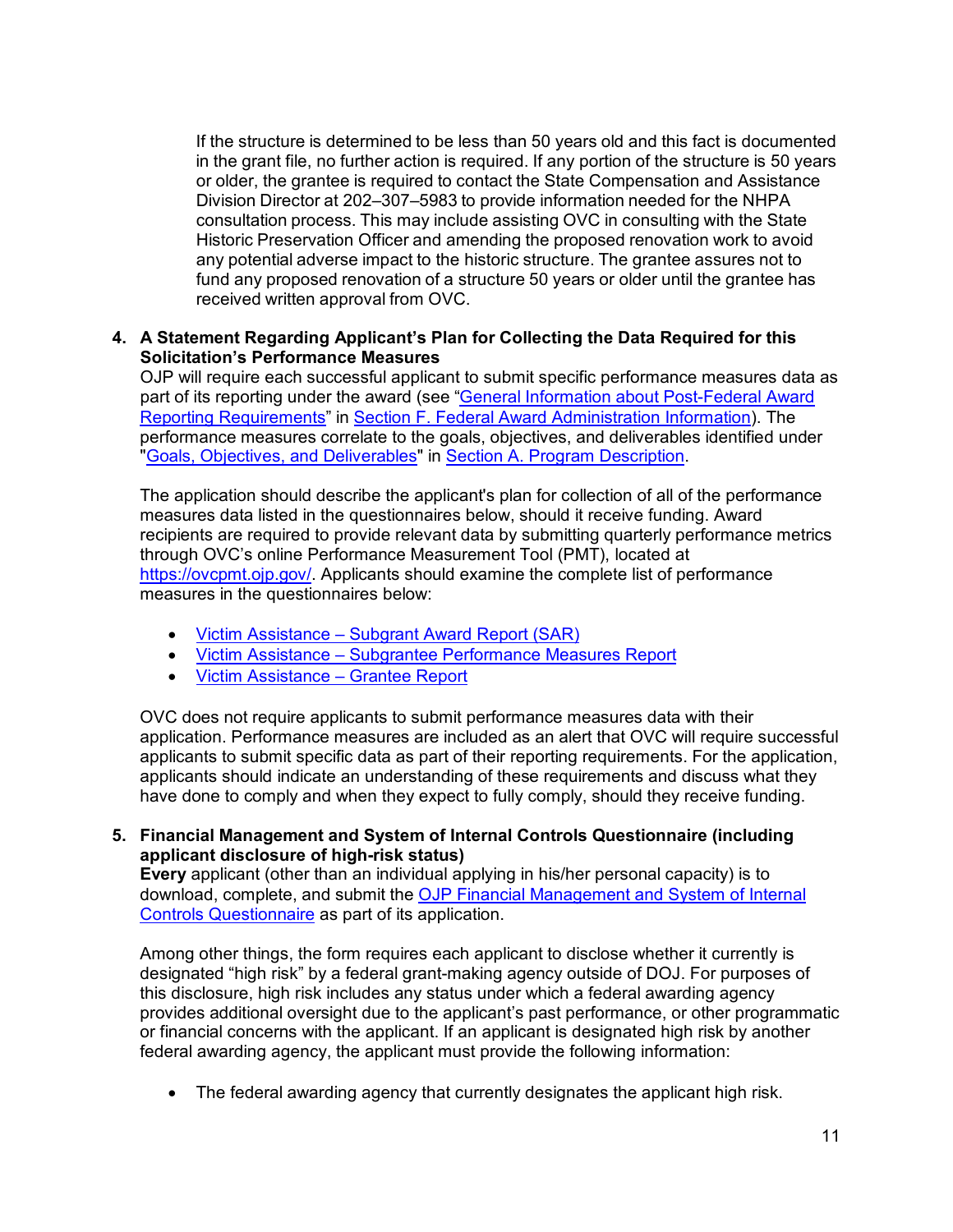- The date the applicant was designated high risk.
- The high-risk point of contact at that federal awarding agency (name, phone number, and email address).
- The reasons for the high-risk status, as set out by the federal awarding agency.

OJP seeks this information to help ensure appropriate federal oversight of OJP awards. An applicant that is considered "high risk" by another federal awarding agency is not automatically disqualified from receiving an OJP award. OJP may, however, consider the information in award decisions, and may impose additional OJP oversight of any award under this solicitation (including through the conditions that accompany the award document).

#### **6. Disclosure of Lobbying Activities**

An applicant that expends any funds for lobbying activities is to provide all of the information requested on the form [Disclosure of Lobbying Activities \(SF-LLL\).](http://ojp.gov/funding/Apply/Resources/Disclosure.pdf)

#### **7. Applicant Disclosure of Pending Applications**

Each applicant is to disclose whether it has (or is proposed as a subrecipient under) any pending applications for federally funded grants or cooperative agreements that (1) include requests for funding to support the same project being proposed in the application under this solicitation, and (2) would cover all identical cost items outlined in the budget submitted to OJP as part of the application under this solicitation. The applicant is to disclose applications made directly to federal awarding agencies, and also applications for subawards of federal funds (e.g., applications to State agencies that will subaward ("subgrant") federal funds).

OJP seeks this information to help avoid any inappropriate duplication of funding. Leveraging multiple funding sources in a complementary manner to implement comprehensive programs or projects is encouraged and is not seen as inappropriate duplication.

Each applicant that has one or more pending applications as described above is to provide the following information about pending applications submitted within the last 12 months:

- The federal or state funding agency
- The solicitation name/project name
- The point of contact information at the applicable federal or State funding agency

| <b>Federal or State</b><br><b>Funding Agency</b>                                                       | <b>Solicitation Name/</b><br><b>Project Name</b>                                                          | Name/Phone/Email for Point of Contact at<br><b>Federal or State Funding Agency</b> |
|--------------------------------------------------------------------------------------------------------|-----------------------------------------------------------------------------------------------------------|------------------------------------------------------------------------------------|
| DOJ/Office of<br><b>Community Oriented</b><br><b>Policing Services</b><br>(COPS)                       | <b>COPS Hiring</b><br>Program                                                                             | Jane Doe, 202/000-0000;<br>jane.doe@usdoj.gov                                      |
| Health and Human<br>Services/Substance<br>Abuse and Mental<br><b>Health Services</b><br>Administration | Drug-Free<br>Communities<br>Mentoring<br>Program/North<br><b>County Youth</b><br><b>Mentoring Program</b> | John Doe, 202/000-0000;<br>john.doe@hhs.gov                                        |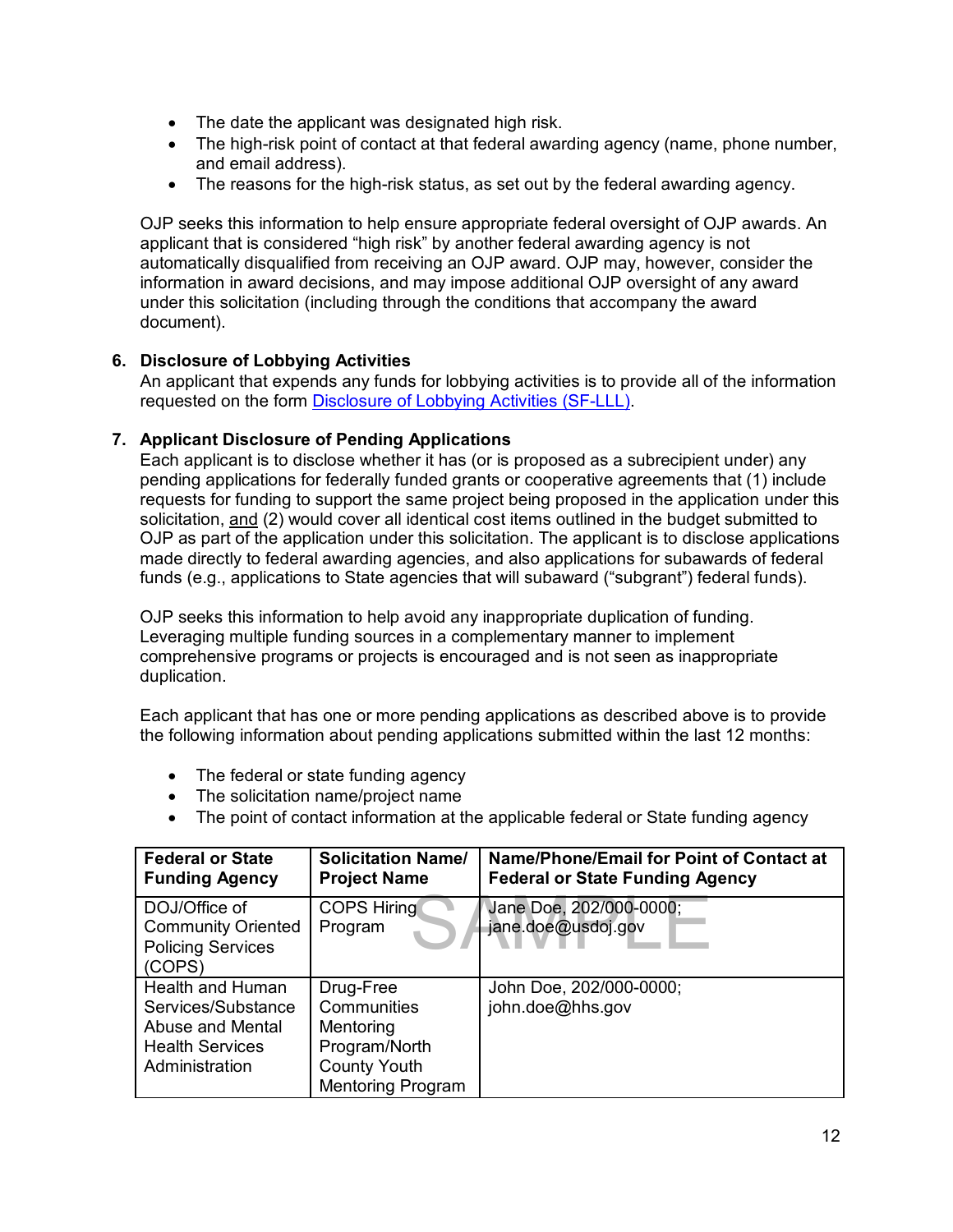Each applicant should include the table as a separate attachment to its application. The file should be named "Disclosure of Pending Applications." The applicant Legal Name on the application must match the entity named on the disclosure of pending applications statement.

Any applicant that does not have any pending applications as described above is to submit, as a separate attachment, a statement to this effect: "[Applicant Name on SF-424] does not have (and is not proposed as a subrecipient under) any pending applications submitted within the last 12 months for federally funded grants or cooperative agreements (or for subawards under federal grants or cooperative agreements) that request funding to support the same project being proposed in this application to OJP and that would cover all identical cost items outlined in the budget submitted as part of this application."

#### **8. Statement Regarding Plan to Subgrant Funds**

Applicants must describe the process used to make subgrants with the increased FY 2016 funding and describe the process that will be used to award FY 2017 funding. Applicants should describe the following:

- Efforts to identify additional needs for victim services in the state or territory.
- How subawards will be made, including the extent to which new awards will be made and the extent to which awards to existing subgrantees will be increased. If a strategic plan has already been developed that covers part of the planning for VOCA funds, please submit the plan with the application.
- Any planning process that is underway or anticipated with regard to providing victim assistance in the state or territory.
- VOCA requires that states and territories ensure that sub-recipients meet certain organizational capacity requirements, see 28 C.F.R. 94.112(b); 42 U.S.C. 10603(b)(1)(B), by showing a record of effective services to victims of crime and financial support from non-Crime Victims Fund sources, or substantial financial support from non-Crime Victims Fund sources. Given the amount of funding available this year, OVC encourages states to fund organizations that have not traditionally received VOCA funds, in addition to those that have traditionally been funded, that can demonstrate the capacity and expertise to provide direct services, especially to underserved and marginalized victim populations. Describe how this is accomplished in your jurisdiction.

It is understood that the plan for FY 2017 is a preliminary plan that may change as the planning process unfolds.

Applicants will make subawards to eligible organizations. Sub-recipients are to provide match in accordance with the Victim Assistance Program Rule. OVC may waive the match requirement, all or in part, as provided in the Rule, if need is documented by the state VOCA administrator. *See* 28 C.F.R. 94.118.

#### **9. Information on Proposed Subawards (if any), and on Proposed Procurement Contracts (if any)**

Applicants for OJP awards typically may propose to make "subawards." Applicants also may propose to enter into procurement "contracts" under the award.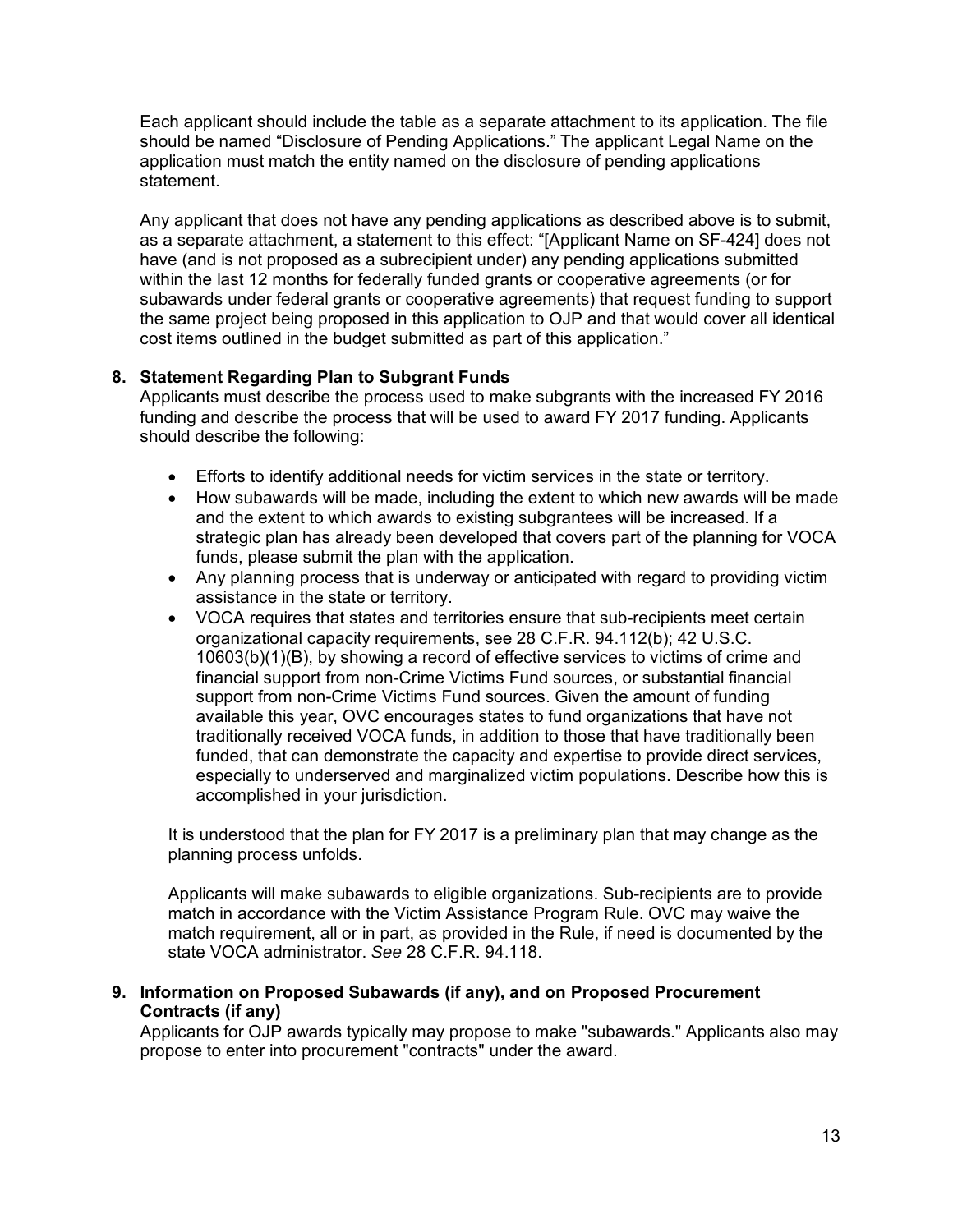Whether—for purposes of federal grants administrative requirements—a particular agreement between a recipient and a third party will be considered a "subaward" or instead considered a procurement "contract" under the award is determined by federal rules and applicable OJP guidance. It is an important distinction, in part because the federal administrative rules and requirements that apply to "subawards" and procurement "contracts" under awards differ markedly.

In general, the central question is the relationship between what the third-party will do under its agreement with the recipient and what the recipient has committed (to OJP) to do under its award to further a public purpose (e.g., services the recipient will provide, products it will develop or modify, research or evaluation it will conduct). If a third party will provide some of the services the recipient has committed (to OJP) to provide, will develop or modify all or part of a product the recipient has committed (to OJP) to develop or modify, or conduct part of the research or evaluation the recipient has committed (to OJP) to conduct, OJP will consider the agreement with the third party a subaward for purposes of federal grants administrative requirements.

This will be true **even if** the recipient, for internal or other non-federal purposes, labels or treats its agreement as a procurement, a contract, or a procurement contract. Neither the title nor the structure of an agreement determines whether the agreement—for purposes of federal grants administrative requirements—is a "subaward" or is instead a procurement "contract" under an award.

Additional guidance on the circumstances under which (for purposes of federal grants administrative requirements) an agreement constitutes a subaward as opposed to a procurement contract under an award, is available (along with other resources) on the [OJP](http://ojp.gov/funding/Part200UniformRequirements.htm)  [Part 200 Uniform Requirements](http://ojp.gov/funding/Part200UniformRequirements.htm) web page.

#### **i. Information on proposed subawards**

A recipient of an OJP award may not make subawards ("subgrants") unless the recipient has specific federal authorization to do so. Unless an applicable statute or DOJ regulation specifically authorizes (or requires) subawards, a recipient must have authorization from OJP before it may make a subaward.

A particular subaward may be authorized by OJP because the recipient included a sufficiently detailed description and justification of the proposed subaward in the application as approved by OJP. If, however, a particular subaward is not authorized by federal statute or regulation, and is not sufficiently described and justified in the application as approved by OJP, the recipient will be required, post-award, to request and obtain written authorization from OJP before it may make the subaward.

If an applicant proposes to make one or more subawards to carry out the federal award and program, and those subawards are not specifically authorized (or required) by statute or regulation, the applicant should (1) identify (if known) the proposed subrecipient(s), (2) describe in detail what each subrecipient will do to carry out the federal award and federal program, and (3) provide a justification for the subaward(s), with details on pertinent matters such as special qualifications and areas of expertise.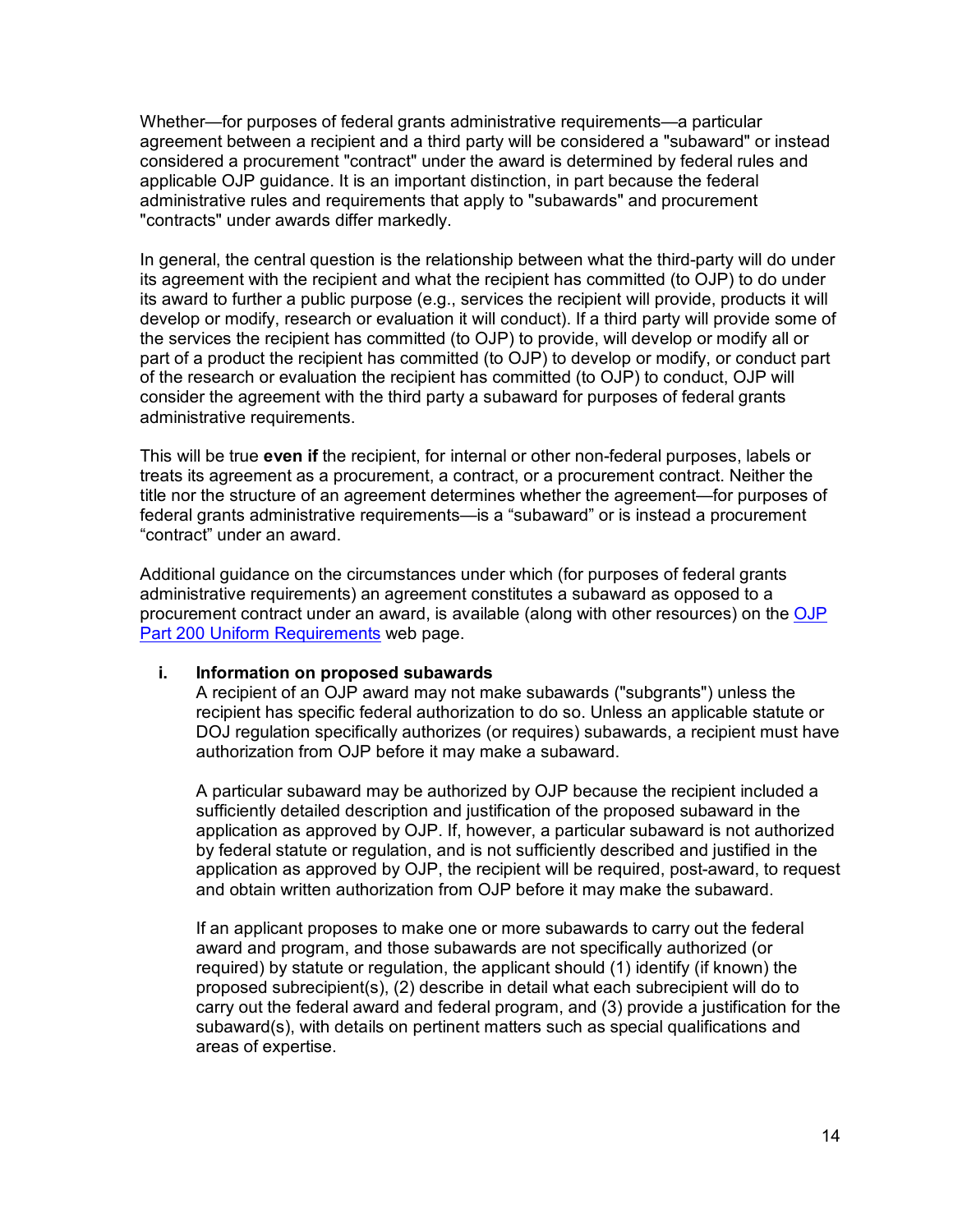(Note: The Victims of Crime Act, 42 U.S.C. 10603(a)(1), specifically authorizes subawards, so specific authorization by OJP of those subawards is not required for this program.)

#### **ii. Information on proposed procurement contracts (with specific justification for proposed noncompetitive contracts over \$150,000)**

Unlike a recipient contemplating a subaward, a recipient of an OJP award generally does not need specific prior federal authorization to enter into an agreement that for purposes of federal grants administrative requirements—is considered a procurement contract, **provided that** (1) the recipient uses its own documented procurement procedures and (2) those procedures conform to applicable federal law, including the Procurement Standards of the (DOJ) Part 200 Uniform Requirements (as set out at 2 C.F.R. 200.317 - 200.326).

The Procurement Standards in the Part 200 Uniform Requirements, however, reflect a general expectation that agreements that (for purposes of federal grants administrative requirements) constitute procurement "contracts" under awards will be entered into on the basis of full and open competition. If a proposed procurement contract would exceed the simplified acquisition threshold—currently, \$150,000—a recipient of an OJP award may not proceed without competition, unless and until the recipient receives specific advance authorization from OJP to use a noncompetitive approach for the procurement.

An applicant that (at the time of its application) intends—without competition—to enter into a procurement contract that would exceed \$150,000 should include a detailed justification that explains to OJP why, in the particular circumstances, it is appropriate to proceed without competition. Various considerations that may be pertinent to the justification are outlined in the [DOJ Grants Financial Guide.](http://ojp.gov/financialguide/DOJ/index.htm)

#### **10. Monitoring of Subawards**

Please describe your monitoring activity of subawards in 2016.

#### **11. List of Staff Members Whose Salary is Paid with VOCA Victim Assistance Administrative Funds**

Please provide a complete list of each assistance staff person whose salary is paid for with VOCA Victim Assistance Formula grant administrative funding. Please list the person's name, title, and the percentage of funding supported with VOCA victim assistance funds. If your program does not use administrative funds to support staff salaries, please indicate this in your attachment.

#### **12. Indirect Cost Rate Agreement (if applicable)**

Applicants' indirect costs are limited by the statutory cap on administrative and training costs. *See* 28 C.F.R. 94.107; 94.109. The total amount of indirect costs charged cannot exceed the amount prescribed by VOCA for training and administration.

Indirect costs may be charged to an award only if:

- a) The recipient has a current (that is, unexpired), federally approved indirect cost rate; or
- b) The recipient is eligible to use, and elects to use, the "de minimis" indirect cost rate described in the Part 200 Uniform Requirements, as set out at 2 C.F.R. 200.414(f).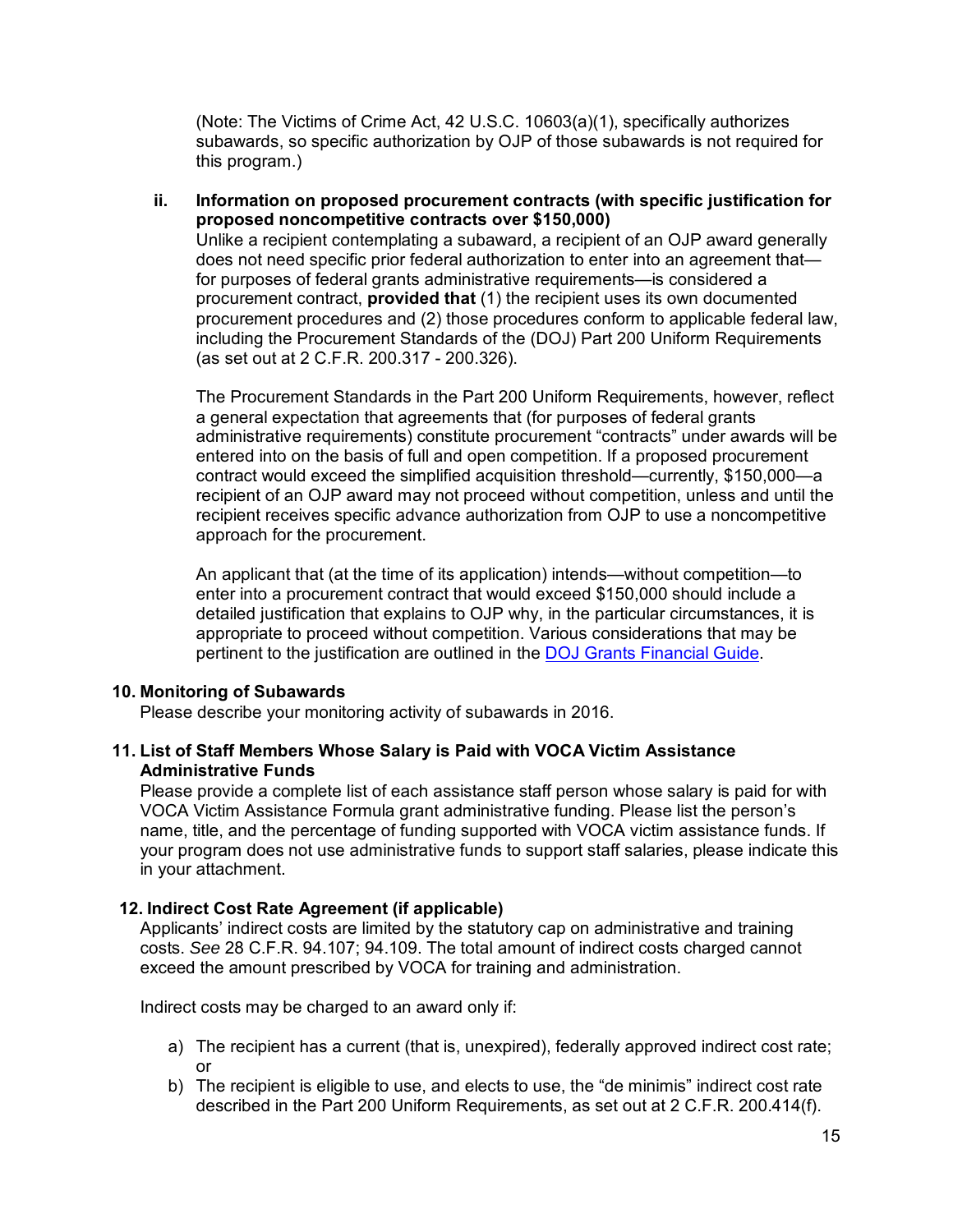**An applicant with a current (that is, unexpired) federally approved indirect cost rate is to attach a copy of the indirect cost rate agreement to the application.** An applicant that does not have a current federally approved rate may request one through its cognizant federal agency, which will review all documentation and approve a rate for the applicant entity, or, if the applicant's accounting system permits, applicants may propose to allocate costs in the direct cost categories.

For assistance with identifying the appropriate cognizant federal agency for indirect costs, please contact the OCFO Customer Service Center at 800–458–0786 or at [ask.ocfo@usdoj.gov.](mailto:ask.ocfo@usdoj.gov) If DOJ is the cognizant federal agency, applicants may obtain information needed to submit an indirect cost rate proposal at [www.ojp.gov/funding/Apply/Resources/IndirectCosts.pdf.](http://ojp.gov/funding/Apply/Resources/IndirectCosts.pdf)

Certain OJP recipients have the option of electing to use the "de minimis" indirect cost rate. An applicant that is eligible to use the "de minimis" rate that wishes to use the "de minimis" rate should attach written documentation to the application that advises OJP of both—(1) the applicant's eligibility to use the "de minimis" rate, and (2) its election to do so. If an eligible applicant elects the "de minimis" rate, costs must be consistently charged as either indirect or direct costs, but may not be double charged or inconsistently charged as both. The "de minimis" rate may no longer be used once an approved federally negotiated indirect cost rate is in place (No entity that ever has had a federally approved negotiated indirect cost rate is eligible to use the "de minimis" rate.).

#### <span id="page-15-0"></span>**How to Apply**

An applicant must submit its application through the [Grants Management System \(GMS\),](https://grants.ojp.usdoj.gov/gmsexternal/) which provides support for the application, award, and management of awards at OJP. Each applicant entity **must register in GMS for each specific funding opportunity.** Although the registration and submission deadlines are the same, OJP urges each applicant entity to **register promptly**, especially if this is the first time the applicant is using the system. Find complete instructions on how to register and submit an application in GMS at [www.ojp.gov/gmscbt/.](http://ojp.gov/gmscbt) An applicant that experiences technical difficulties during this process should email GMS. HelpDesk@usdoj.gov or call 888–549–9901 (option 3), 24 hours every day, including during federal holidays. OJP recommends that each applicant **register promptly** to prevent delays in submitting an application package by the deadline.

**Note on File Types: GMS does not accept executable file types as application attachments**. These disallowed file types include, but are not limited to, the following extensions: ".com," ".bat," ".exe," ".vbs," ".cfg," ".dat," ".db," ".dbf," ".dll," ".ini," ".log," ".ora," ".sys," and ".zip."

Every applicant entity must comply with all applicable System for Award Management (SAM) and unique entity identifier (currently, a Data Universal Numbering System [DUNS] number) requirements. If an applicant entity has not fully complied with applicable SAM and unique identifier requirements by the time OJP makes award decisions, OJP may determine that the applicant is not qualified to receive an award and may use that determination as a basis for making the award to a different applicant.

All applicants should complete the following steps:

**1. Acquire a unique entity identifier (currently, a DUNS number).** In general, the Office of Management and Budget requires every applicant for a federal award (other than an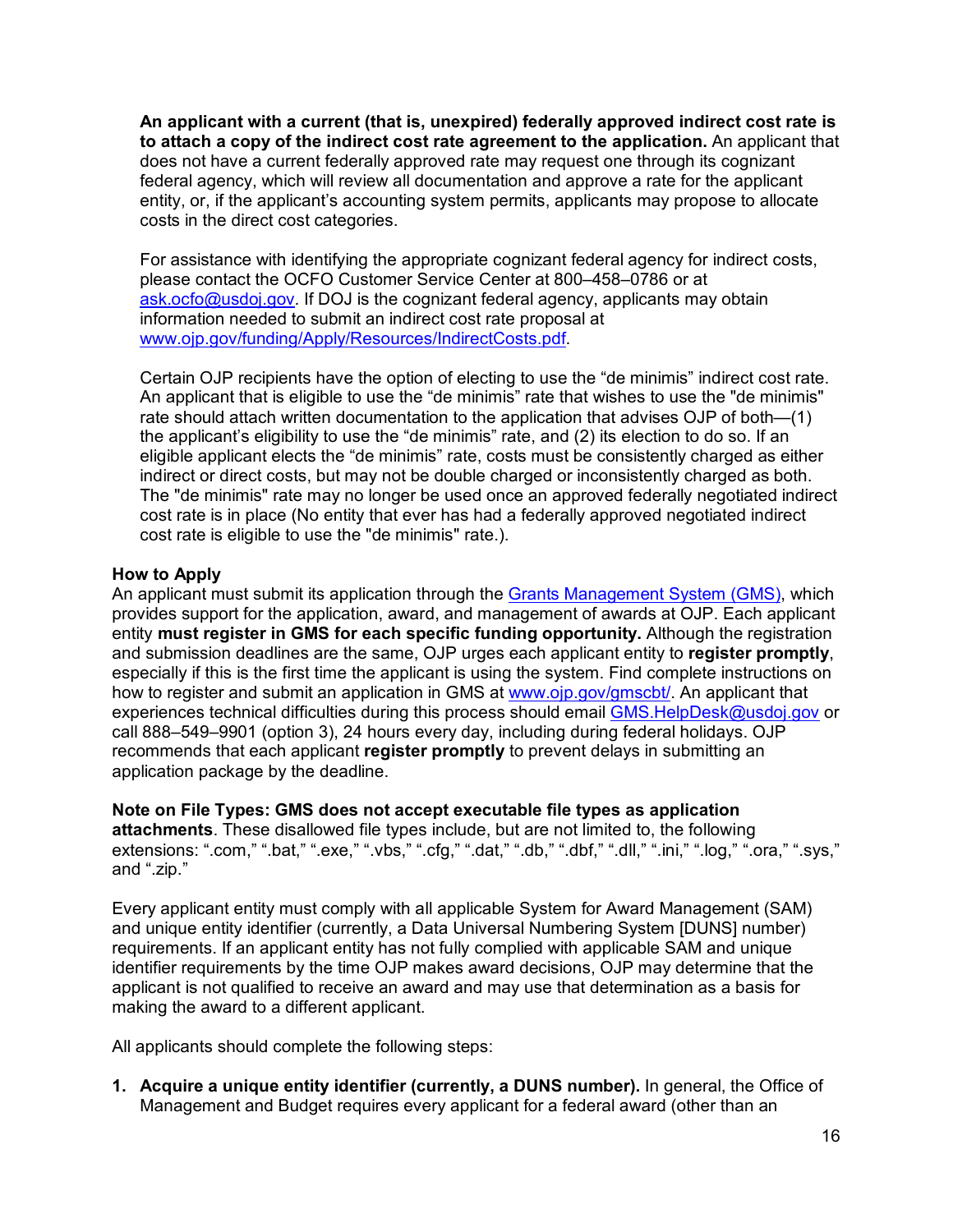individual) to include a "unique entity identifier" in each application, including an application for a supplemental award. Currently, a DUNS number is the required unique entity identifier.

A DUNS number is a unique nine-digit identification number provided by the commercial company Dun and Bradstreet. This unique entity identifier is used for tracking purposes, and to validate address and point of contact information for applicants, recipients, and subrecipients. It will be used throughout the life cycle of an OJP award. Obtaining a DUNS number is a free, one-time activity. Call Dun and Bradstreet at 866–705–5711 to obtain a DUNS number or apply online at [www.dnb.com.](http://www.dnb.com/) A DUNS number is usually received within 1–2 business days.

**2. Acquire registration with SAM.** SAM is the repository for certain standard information about federal financial assistance applicants, recipients, and subrecipients. All applicants for OJP awards (other than individuals) must maintain current registrations in the SAM database. Each applicant must **update or renew its SAM registration at least annually** to maintain an active status. SAM registration and renewal can take as long as 10 business days to complete.

Information about SAM registration procedures can be accessed at [www.sam.gov.](https://www.sam.gov/portal/SAM/#1)

- **3. Acquire a GMS username and password**. New users must create a GMS profile by selecting the "First Time User" link under the sign-in box of the [GMS](https://grants.ojp.usdoj.gov/gmsexternal/login.do) home page. For more information on how to register in GMS, go to [www.ojp.gov/gmscbt.](http://ojp.gov/gmscbt) Previously registered applicants should ensure, prior to applying, that the user profile information is up-to-date in GMS (including, but not limited to, address, legal name of agency and authorized representative) as this information is populated in any new application.
- **4. Verify the SAM (formerly CCR) registration in GMS.** OJP requires each applicant to verify its SAM registration in GMS. Once logged into GMS, click the "CCR Claim" link on the left side of the default screen. Click the submit button to verify the SAM (formerly CCR) registration.
- **5. Search for the funding opportunity on GMS.** After logging into GMS or completing the GMS profile for username and password, go to the "Funding Opportunities" link on the left side of the page. Select "OVC" and "OVC FY 2017 VOCA Victim Assistance."
- **6. Register by selecting the "Apply Online" button associated with the funding opportunity title.** The search results from step 5 will display the "funding opportunity" (solicitation) title along with the registration and application deadlines for this solicitation. Select the "Apply Online" button in the "Action" column to register for this solicitation and create an application in the system.
- **7. Follow the directions in GMS to submit an application consistent with this solicitation.** Once the application is submitted, GMS will display a confirmation screen stating the submission was successful. **Important:** In some instances, applicants must wait for GMS approval before submitting an application. OJP urges each applicant to submit its application **at least 72 hours prior** to the application due date.

#### **Note: Application Versions**

If an applicant submits multiple versions of the same application, OJP will review only the most recent system-validated version submitted.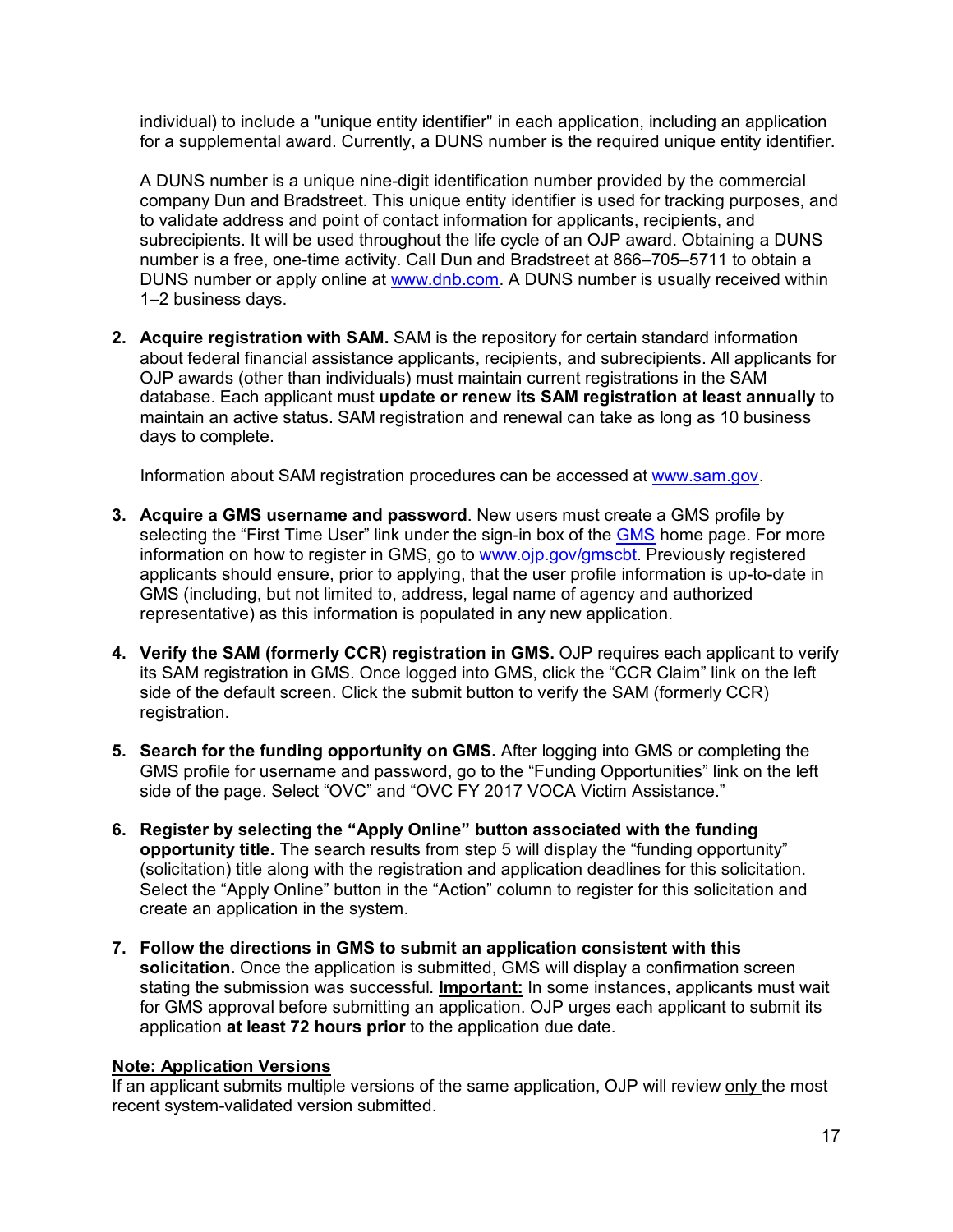#### **Experiencing Unforeseen GMS Technical Issues**

An applicant that experiences unforeseen GMS technical issues beyond its control that prevent it from submitting its application by the deadline must contact the [GMS Help Desk](mailto:GMS.HelpDesk@usdoj.gov) or the [SAM](https://www.fsd.gov/fsd-gov/home.do)  [Help Desk](https://www.fsd.gov/fsd-gov/home.do) (Federal Service Desk) to report the technical issue and receive a tracking number. The applicant must email the OVC contact identified in the Contact Information section on the title page **within 24 hours after the application deadline** to request approval to submit its application after the deadline. The applicant's email must describe the technical difficulties, and must include a timeline of the applicant's submission efforts, the complete grant application, the applicant's DUNS number, and any GMS Help Desk or SAM tracking number(s).

**Note: OJP does not automatically approve requests to submit a late application***.* After OJP reviews the applicant's request, and contacts the GMS Help Desk to verify the reported technical issues, OJP will inform the applicant whether the request to submit a late application has been approved or denied. If OJP determines that the untimely application submission was due to the applicant's failure to follow all required procedures, OJP will deny the applicant's request to submit its application.

The following conditions generally are insufficient to justify late submissions:

- Failure to register in SAM or GMS in sufficient time (SAM registration and renewal can take as long as 10 business days to complete).
- Failure to follow GMS instructions on how to register and apply as posted on the GMS website.
- Failure to follow each instruction in the OJP solicitation.
- Technical issues with the applicant's computer or information technology environment, such as issues with firewalls.

## <span id="page-17-0"></span>**E. Application Review Information**

#### <span id="page-17-1"></span>**Review Process**

OJP is committed to ensuring a fair and open process for making awards. OVC reviews the application to make sure that the information presented is reasonable, understandable, measurable, and achievable, as well as consistent with the solicitation. OVC will also review applications to ensure that statutory requirements have been met.

Pursuant to the Part 200 Uniform Requirements, before awards are made, OJP also reviews information related to the degree of risk posed by applicants. Among other things, to help assess whether an applicant that has one or more prior federal awards has a satisfactory record with respect to performance, integrity, and business ethics, OJP checks whether the applicant is listed in SAM as excluded from receiving a federal award.

In addition, if OJP anticipates that an award will exceed \$150,000 in federal funds, OJP also must review and consider any information about the applicant that appears in the non-public segment of the integrity and performance system accessible through SAM (currently, the Federal Awardee Performance and Integrity Information System; "FAPIIS").

**Important note on FAPIIS:** An applicant, at its option, may review and comment on any information about itself that currently appears in FAPIIS and was entered by a federal awarding agency. OJP will consider any such comments by the applicant, in addition to the other information in FAPIIS, in its assessment of the risk posed by applicants. The evaluation of risks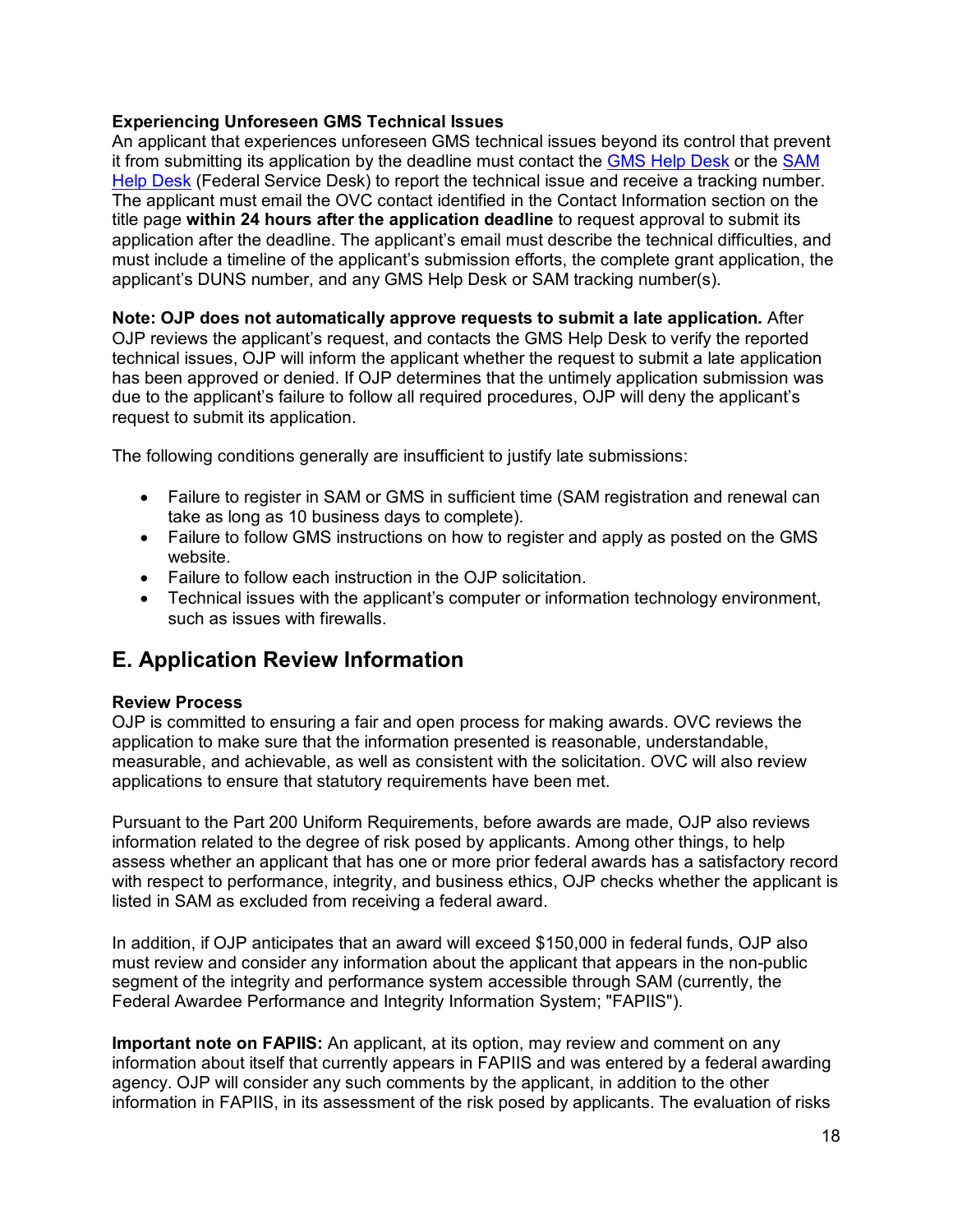goes beyond information in SAM, however. OJP itself has in place a framework for evaluating risks posed by applicants. OJP takes into account information pertinent to matters such as—

- 1. applicant financial stability and fiscal integrity.
- 2. quality of the management systems of the applicant, and the applicant's ability to meet prescribed management standards, including those outlined in the DOJ Grants Financial Guide.
- 3. The applicant's history of performance under OJP and other DOJ awards (including compliance with reporting requirements and award conditions), and awards from other federal agencies.
- 4. reports and findings from audits of the applicant, including audits under the Part 200 Uniform Requirements.
- 5. the applicant's ability to comply with statutory and regulatory requirements, and to effectively implement other award requirements.

Absent explicit statutory authorization or written delegation of authority to the contrary, the Assistant Attorney General will make all final award decisions.

## <span id="page-18-0"></span>**F. Federal Award Administration Information**

#### <span id="page-18-1"></span>**Federal Award Notices**

Award notifications will be made by September 30, 2017. OJP sends award notification by email through GMS to the individuals listed in the application as the point of contact and the authorizing official. The email notification includes detailed instructions on how to access and view the award documents, and steps to take in GMS to start the award acceptance process. GMS automatically issues the notifications at 9:00 p.m. eastern time on the award date.

For each successful applicant, an individual with the necessary authority to bind the applicant will be required to log in; execute a set of legal certifications and a set of legal assurances; designate a financial point of contact; thoroughly review the award, including all award conditions; and sign and accept the award. The award acceptance process requires physical signature of the award document by the authorized representative and the scanning of the fully executed award document to OJP.

#### <span id="page-18-2"></span>**Administrative, National Policy, and Other Legal Requirements**

If selected for funding, in addition to implementing the funded project consistent with the OJPapproved application, the recipient must comply with award conditions, as well as all applicable requirements of federal statutes, regulations, and executive orders (including applicable requirements referred to in the assurances and certifications executed at the time of award acceptance). OJP strongly encourages prospective applicants to review information on postaward legal requirements and common OJP award conditions **prior** to submitting an application.

Applicants should consult the ["Overview of Legal Requirements Generally Applicable to OJP](http://ojp.gov/funding/Explore/SolicitationRequirements/index.htm)  [Grants and Cooperative Agreements - FY 2017 Awards,](http://ojp.gov/funding/Explore/SolicitationRequirements/index.htm)" available in the [OJP Funding](http://ojp.gov/funding/index.htm)  [Resource Center.](http://ojp.gov/funding/index.htm) In addition, applicants should examine the following two legal documents, as each successful applicant must execute both documents before it may receive any award funds.

• [Certifications Regarding Lobbying; Debarment, Suspension and Other Responsibility](http://ojp.gov/funding/Apply/Resources/Certifications.pdf)  [Matters; and Drug-Free Workplace Requirements](http://ojp.gov/funding/Apply/Resources/Certifications.pdf)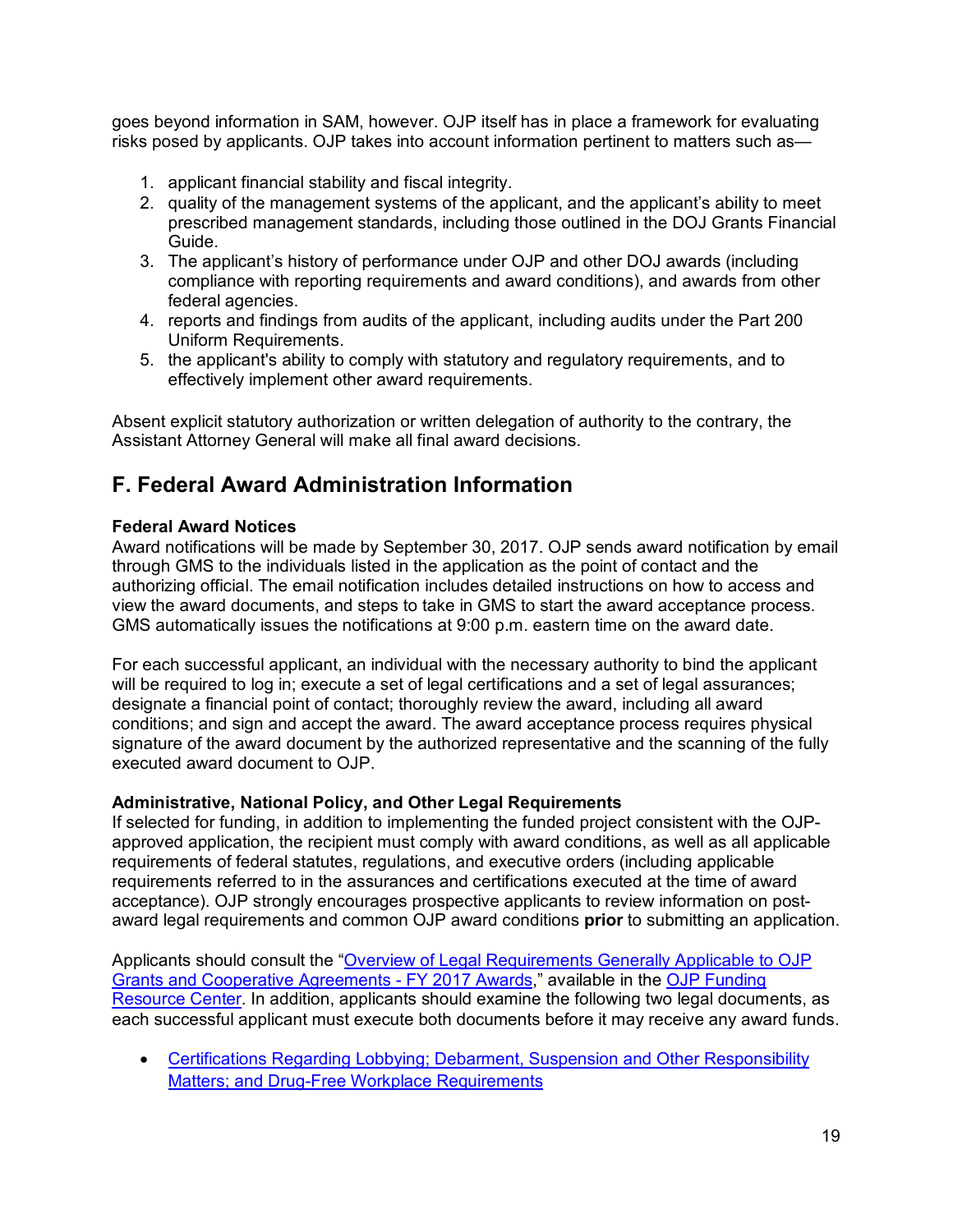#### • [Standard Assurances](http://ojp.gov/funding/Apply/Resources/StandardAssurances.pdf)

The web pages accessible through the ["Overview of Legal Requirements Generally Applicable](http://ojp.gov/funding/Explore/SolicitationRequirements/index.htm)  [to OJP Grants and Cooperative Agreements - FY 2017 Awards"](http://ojp.gov/funding/Explore/SolicitationRequirements/index.htm) are intended to give applicants for OJP awards a general overview of important statutes, regulations, and award conditions that apply to many (or in some cases, all) OJP grants and cooperative agreements awarded in FY 2017. Individual OJP awards typically also will include additional award conditions. Those additional conditions may relate to the particular statute, program, or solicitation under which the award is made; to the substance of the funded application; to the recipient's performance under other federal awards; to the recipient's legal status (e.g., as a for-profit entity); or to other pertinent considerations.

#### <span id="page-19-0"></span>**General Information About Post-Federal Award Reporting Requirements**

In addition to the deliverables described in [Section A. Program Description,](#page-3-0) any recipient of an award under this solicitation will be required to submit the following reports and data.

Required reports. Recipients typically must submit quarterly financial reports, quarterly performance measures, final financial and performance measures, and, if applicable, an annual audit report in accordance with the Part 200 Uniform Requirements or specific award conditions. Future awards and fund drawdowns may be withheld if reports are delinquent. (In appropriate cases, OJP may require additional reports.)

Awards that exceed \$500,000 will include an additional condition that, under specific circumstances, will require the recipient to report (to FAPIIS) information on civil, criminal, and administrative proceedings connected with (or connected to the performance of) either the OJP award or any other grant, cooperative agreement, or procurement contract from the federal government. Additional information on this reporting requirement appears in the text of the award condition posted on the OJP web site at<http://ojp.gov/funding/FAPIIS.htm>

Data on performance measures. In addition to required reports, each recipient of an award under this solicitation also must provide data that measure the results of the work done under the award. To demonstrate program progress and success, as well as to assist DOJ with fulfilling its responsibilities under the Government Performance and Results Act of 1993 (GPRA), Public Law 103-62, and the GPRA Modernization Act of 2010, Public Law 111–352, OJP will require any recipient, post award, to provide the data in the questionnaires listed under [Section D. Application and Submission Information,](#page-7-0) under "Program Narrative," so that OJP can calculate values for this solicitation's performance measures.

## <span id="page-19-1"></span>**G. Federal Awarding Agency Contact(s)**

For OJP Contact(s), see the title page.

For contact information for GMS, see the title page.

## <span id="page-19-2"></span>**H. Other Information**

#### <span id="page-19-3"></span>**Freedom of Information Act and Privacy Act (5 U.S.C. §§ 552 and 552a)**

All applications submitted to OJP (including all attachments to applications) are subject to the federal Freedom of Information Act (FOIA) and to the Privacy Act. By law, DOJ may withhold information that is responsive to a request pursuant to FOIA if DOJ determines that the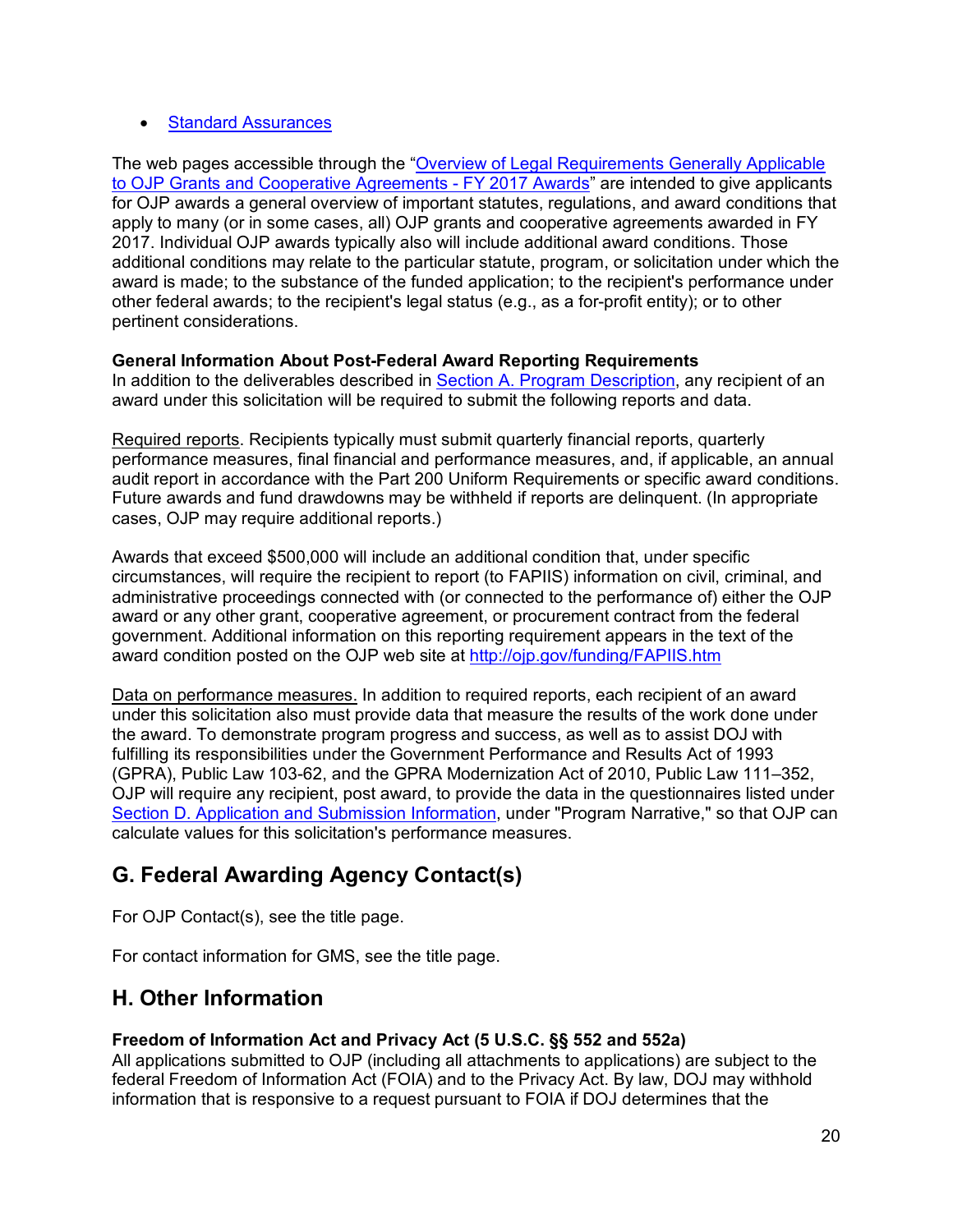responsive information either is protected under the Privacy Act or falls within the scope of one of nine statutory exemptions under FOIA. DOJ cannot agree in advance of a request pursuant to FOIA not to release some or all portions of an application.

In its review of records that are responsive to a FOIA request, OJP will withhold information in those records that plainly falls within the scope of the Privacy Act or one of the statutory exemptions under FOIA. (Some examples include certain types of information in budgets, and names and contact information for project staff other than certain key personnel.) In appropriate circumstances, OJP will request the views of the applicant/recipient that submitted a responsive document.

For example, if OJP receives a request pursuant to FOIA for an application submitted by a nonprofit or for-profit organization or an institution of higher education, or for an application that involves research, OJP typically will contact the applicant/recipient that submitted the application and ask it to identify—quite precisely—any particular information in the application that applicant/recipient believes falls under a FOIA exemption, the specific exemption it believes applies, and why. After considering the submission by the applicant/recipient, OJP makes an independent assessment regarding withholding information. OJP generally follows a similar process for requests pursuant to FOIA for applications that may contain law enforcementsensitive information.

#### <span id="page-20-0"></span>**Provide Feedback to OJP**

To assist OJP in improving its application and award processes, OJP encourages applicants to provide feedback on this solicitation, the application submission process, and/or the application review process. Provide feedback to [OJPSolicitationFeedback@usdoj.gov.](mailto:OJPSolicitationFeedback@usdoj.gov)

**IMPORTANT:** This email is for feedback and suggestions only. OJP does **not** reply to messages it receives in this mailbox. A prospective applicant that has specific questions on any program or technical aspect of the solicitation **must** use the appropriate telephone number or email listed on the front of this solicitation document to obtain information. These contacts are provided to help ensure that prospective applicants can directly reach an individual who can address specific questions in a timely manner.

If you are interested in being a reviewer for other OJP grant applications, please email your resume to [ojppeerreview@lmsolas.com.](mailto:ojppeerreview@lmsolas.com) (Do not send your resume to the OJP Solicitation Feedback email account.) **Note:** Neither you nor anyone else from your organization or entity can be a peer reviewer in a competition in which you or your organization/entity has submitted an application.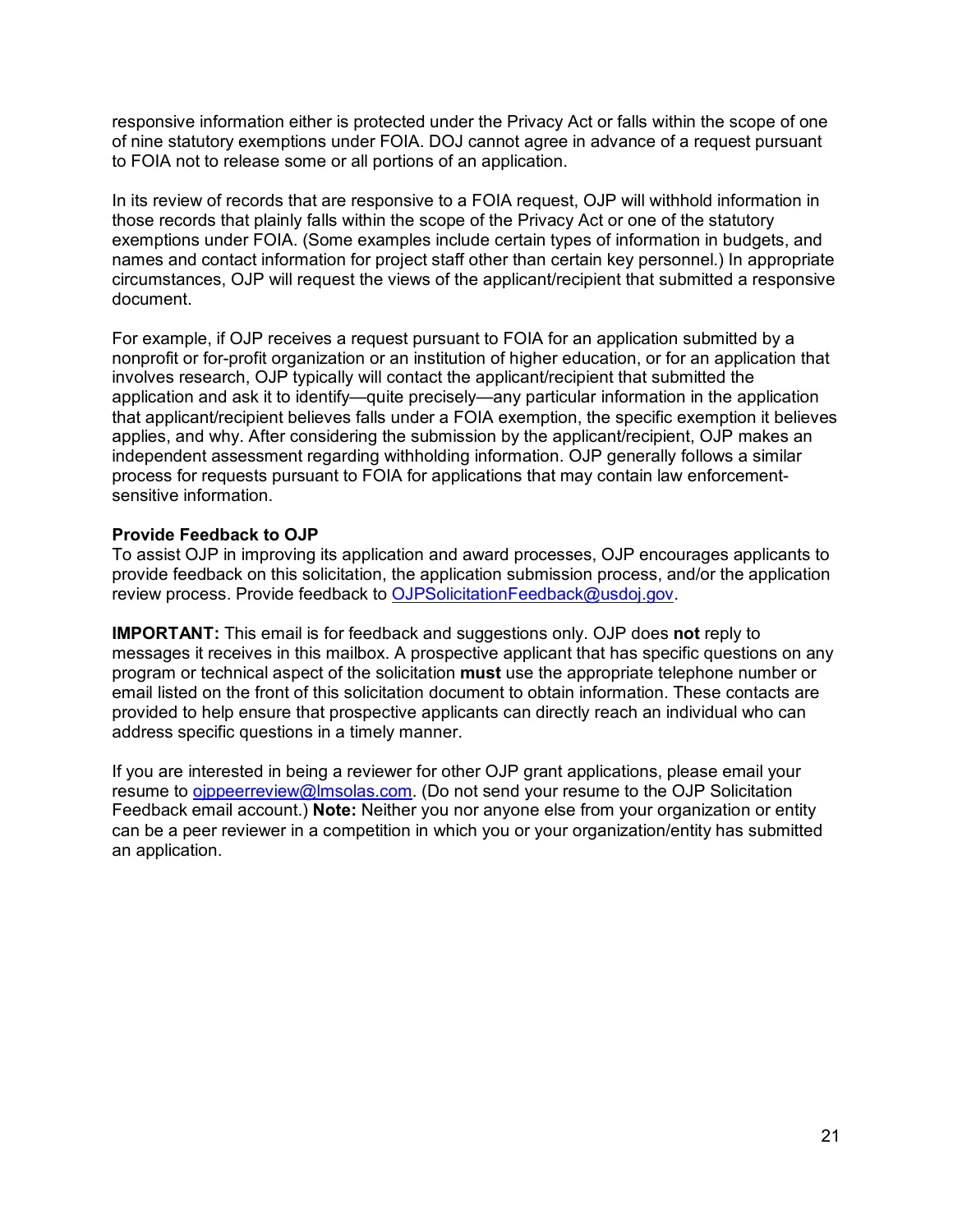#### **Application Checklist OVC FY 2017 VOCA Victim Assistance**

<span id="page-21-0"></span>This application checklist has been created as an aid in developing an application.

#### **What an Applicant Should Do:**

*Prior to Registering in GMS:*

| Acquire a DUNS Number                                                                                                           | (see page 16) |
|---------------------------------------------------------------------------------------------------------------------------------|---------------|
| Acquire or renew registration with SAM                                                                                          | (see page 17) |
| To Register with GMS:                                                                                                           |               |
| For new users, acquire a GMS username and password*                                                                             | (see page 17) |
| For existing users, check GMS username and password*                                                                            |               |
| to ensure account access                                                                                                        | (see page 17) |
| Verify SAM registration in GMS                                                                                                  | (see page 17) |
| Search for correct funding opportunity in GMS                                                                                   | (see page 17) |
| Select correct funding opportunity in GMS                                                                                       | (see page 17) |
| Register by selecting the "Apply Online" button associated with the funding opportunity                                         |               |
| title                                                                                                                           | (see page 17) |
| Read OJP policy and guidance on conference approval, planning, and reporting                                                    |               |
| available at oip.gov/financialguide/DOJ/PostawardRequirements/chapter3.10a.htm                                                  |               |
|                                                                                                                                 | (see page 8)  |
| $\mathbf{R}$ . The state of $\mathbf{R}$ is the state of $\mathbf{R}$ is the state of $\mathbf{R}$ is the state of $\mathbf{R}$ |               |

\_\_\_\_\_ If experiencing technical difficulties in GMS, contact OVC (see title page)

\*Password Reset Notice – GMS users are reminded that while password reset capabilities exist, this function is only associated with points of contact designated within GMS at the time the account was established. Neither OJP nor the GMS Help Desk will initiate a password reset unless requested by the authorized official or a designated point of contact associated with an award or application.

#### **Overview of Post-Award Legal Requirements:**

Review the "Overview of Legal Requirements Generally Applicable to OJP Grants and [Cooperative Agreements - FY 2017 Awards"](http://ojp.gov/funding/Explore/SolicitationRequirements/index.htm) in the OJP Funding Resource Center.

#### **Scope Requirement:**

The Federal amount requested is consistent with the FY 2017 VOCA Victim Assistance allocation.

**Eligibility Requirement:** See the title page.

#### **What an Application Should Include:**

| Application for Federal Assistance (SF-424)                                      | (see page 9)  |  |
|----------------------------------------------------------------------------------|---------------|--|
| A Statement Regarding Use of Administrative and Training Funds                   | (see page 9)  |  |
| Certification of State Eligibility Requirements Statement                        | (see page 9)  |  |
| A Statement Regarding Applicant's Plan for Collecting the Data Required for this |               |  |
| <b>Solicitation's Performance Measures</b>                                       | (see page11)  |  |
| Financial Management and System of Internal Controls Questionnaire (including    |               |  |
| applicant disclosure of high-risk status)                                        | (see page 11) |  |